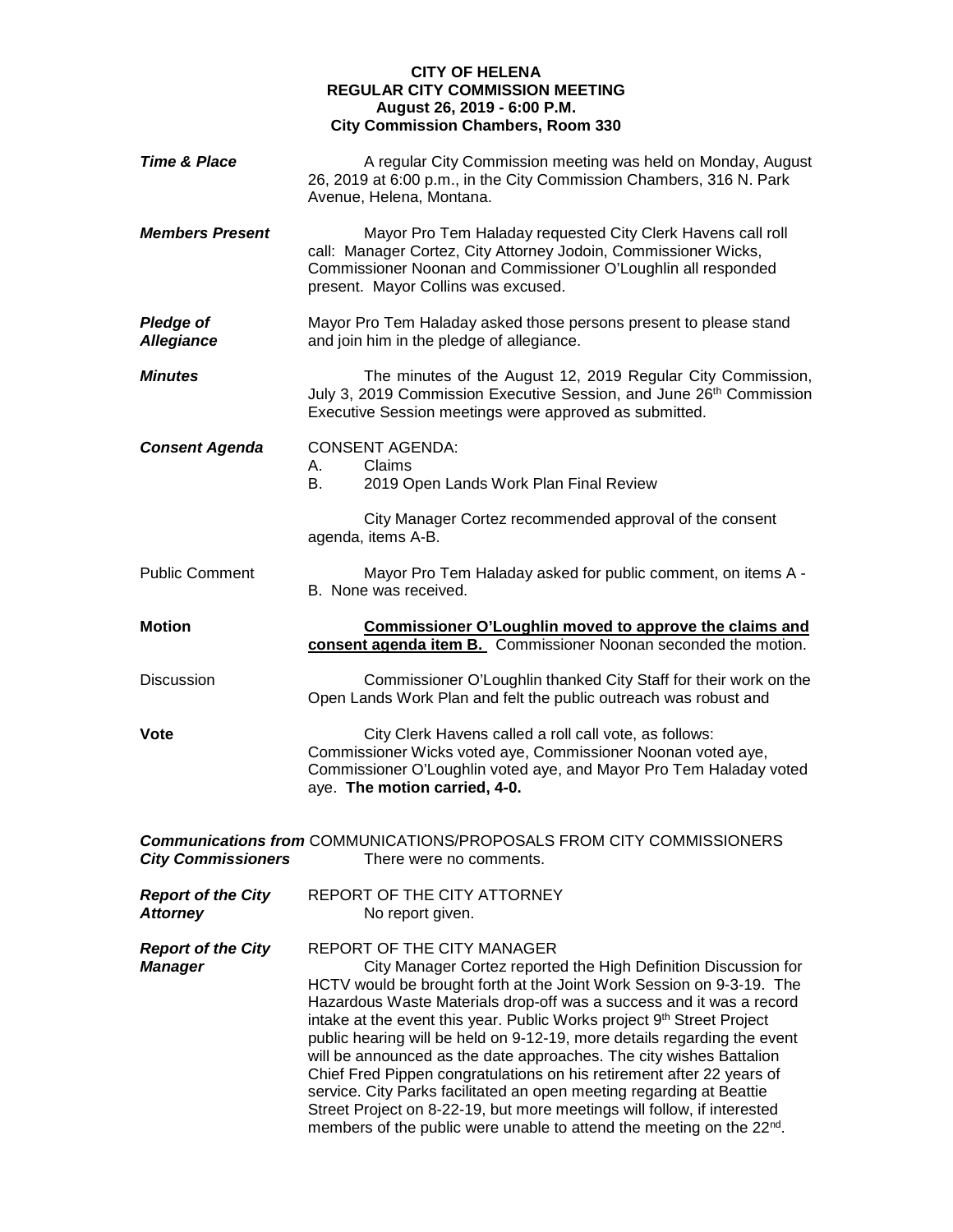|                                      | The Parking App is now active and full enforcement will begin after Labor<br>Day weekend. The trolley program will end at the end of the month. It<br>was embraced by the community as a pilot program, and its renewal will<br>be brought up next year during budget discussions to consider<br>continuing the program. Engineering project updates included, Westside<br>phases 1 and 2 utility easements are being negotiated with the School<br>District; Front Street phase 2 is now complete; and Rodney Street<br>second public meeting took place on 8-13-19. 4J's Casino owner has<br>volunteered to install sidewalks on their property.                                                                                                                                                                                                                                                                                                                                                                                                                                                                                                                                                                                                                                                                                                                                                                                                                                                                                                                                                                                                                                                                                                                                |  |
|--------------------------------------|-----------------------------------------------------------------------------------------------------------------------------------------------------------------------------------------------------------------------------------------------------------------------------------------------------------------------------------------------------------------------------------------------------------------------------------------------------------------------------------------------------------------------------------------------------------------------------------------------------------------------------------------------------------------------------------------------------------------------------------------------------------------------------------------------------------------------------------------------------------------------------------------------------------------------------------------------------------------------------------------------------------------------------------------------------------------------------------------------------------------------------------------------------------------------------------------------------------------------------------------------------------------------------------------------------------------------------------------------------------------------------------------------------------------------------------------------------------------------------------------------------------------------------------------------------------------------------------------------------------------------------------------------------------------------------------------------------------------------------------------------------------------------------------|--|
| <b>Discussion</b>                    | Mayor Pro Tem Haladay asked for an update on the 9th Street<br>project, Interim Public Works Director gave an update on the project.<br>The project is currently in at a 75% of the design, this is part of the safe<br>routes to school project. This project was set aside previously for<br>funding issues.                                                                                                                                                                                                                                                                                                                                                                                                                                                                                                                                                                                                                                                                                                                                                                                                                                                                                                                                                                                                                                                                                                                                                                                                                                                                                                                                                                                                                                                                    |  |
| <b>Report from the</b><br><b>HCC</b> | REPORT FROM THE HELENA CITIZENS COUNCIL<br>No Report Given.                                                                                                                                                                                                                                                                                                                                                                                                                                                                                                                                                                                                                                                                                                                                                                                                                                                                                                                                                                                                                                                                                                                                                                                                                                                                                                                                                                                                                                                                                                                                                                                                                                                                                                                       |  |
| <b>Regular Items</b>                 | <b>REGULAR ITEMS</b>                                                                                                                                                                                                                                                                                                                                                                                                                                                                                                                                                                                                                                                                                                                                                                                                                                                                                                                                                                                                                                                                                                                                                                                                                                                                                                                                                                                                                                                                                                                                                                                                                                                                                                                                                              |  |
|                                      | CONSIDER A RESOLUTION FINDING THAT A BLIGHTED<br>А.<br>AREA EXISTS WITHIN THE CITY OF HELENA, IMMEDIATELY<br>ADJACENT TO THE DOWNTOWN URBAN RENEWAL<br>DISTRICT, THAT REHABILITATION AND REDEVELOPMENT<br>OR A COMBINATION THEREOF, OF SUCH AREA, IS<br>NECESSARY AND IN THE INTEREST OF PUBLIC HEALTH,<br>SAFETY, MORALS OR WELFARE OF THE RESIDENTS OF<br>HELENA, AND THAT THE BLIGHTED AREAIS TO BE<br>INCORPORATED INTO THE DOWNTOWN URBAN RENEWAL<br>DISTRICT BOUNDARY.                                                                                                                                                                                                                                                                                                                                                                                                                                                                                                                                                                                                                                                                                                                                                                                                                                                                                                                                                                                                                                                                                                                                                                                                                                                                                                      |  |
| <b>Staff Report</b>                  | Community Development Director Sharon Haugen reported<br>during the adoption of the Helena Downtown Urban Renewal District, the<br>Helena City Commission agreed to consider the addition of Rodney<br>Street as an amendment to the URD in 2019. The addition of the Rodney<br>Street area into the Downtown URD would potentially benefit from tax<br>increment financing (TIF) for any public improvements.<br>The City of Helena contracted with GM Group, Inc. to incorporate<br>the Rodney Street area into the Downtown Urban Renewal District. The<br>proposed boundary runs on the north by 6th Avenue; on the south by<br>Pine Street; Warren Street on the west; and the east by Rodney Street,<br>as shown on the attached map. WGM Group completed a Statement of<br>Blight to document the existence of potentially blighted conditions that<br>would meet the definition of blight as defined in MCA 7-15-4206 (2).<br>Based upon the findings in the Statement of Blight, the Commission may<br>want to consider an amendment to the Downtown Renewal Plan for the<br>area. These are prerequisites to allowing the City of Helena to exercise<br>its powers under Title 7, Chapter 15, Parts 42 and 43 of the Montana<br>Code Annotated. The creation of the TIF district allows the City to use<br>the increase in the tax base (tax increment) to help fund improvements in<br>the area.<br>On August 8th, 2019, an open house was held at the Myrna Loy<br>to discuss the draft Statement of Blight and the proposed boundary. The<br>draft Statement of Blight was completed after interviews with various<br>stakeholders and property owners in the area, and through a review of<br>existing information available through the Department of Revenue, the |  |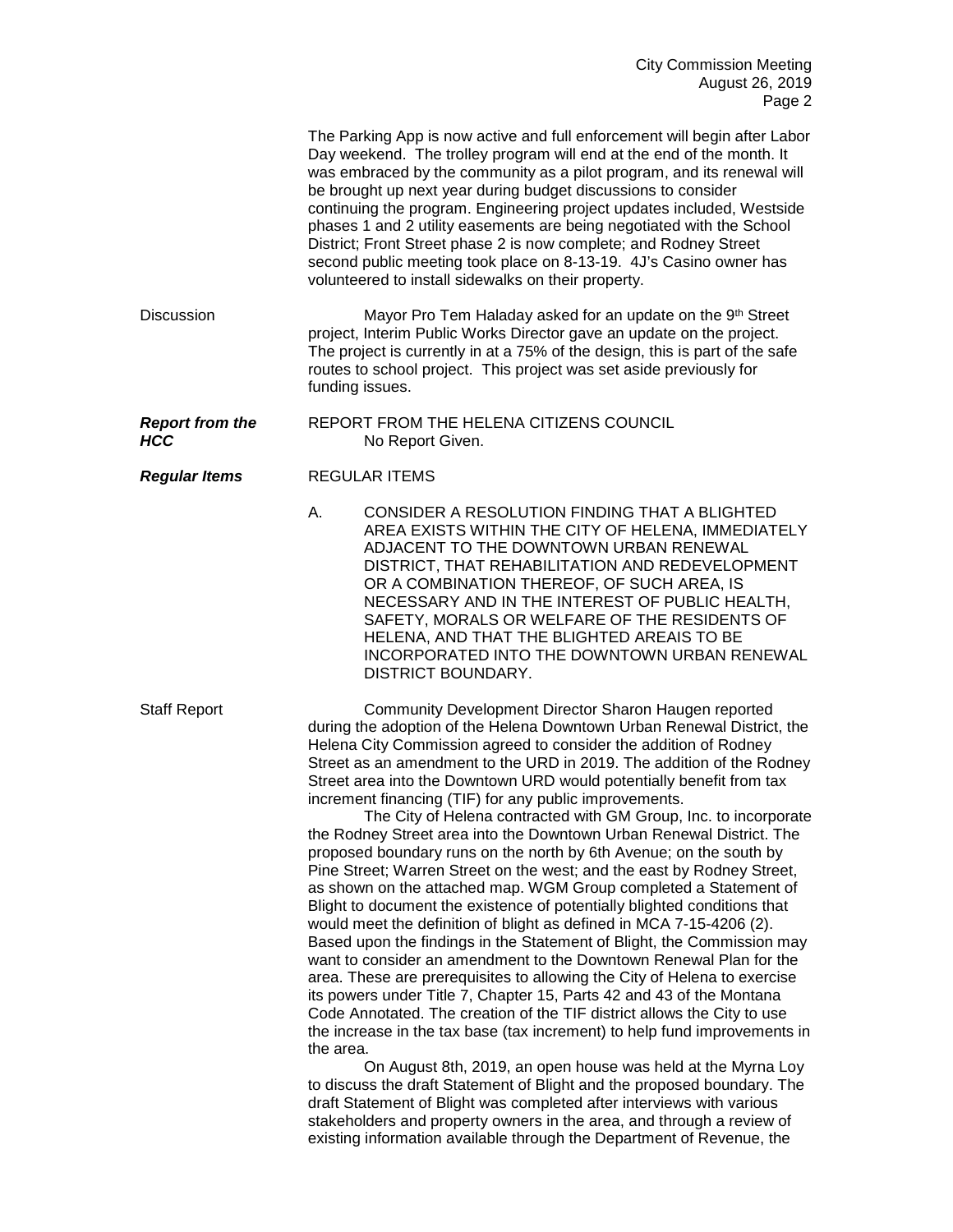Downtown Master Plan, and numerous engineering studies. Over 100 notices were sent to the affected property owners, including landowners and other affected businesses. Advertisements were and on the City's website and Facebook page. Also, flyers were distributed within the neighborhood, The School District and the County received separate notices. The draft Statement of Blight was also available for viewing. The next steps are a neighborhood meeting in September and the preparation of the Urban Renewal Pan.

The passage of the resolution of necessity will facilitate the expansion of the Downtown Urban Renewal District into the Rodney Street area as depicted on the map attached to this report and will also permit the City to exercise its powers authorized in Title 7, Chapter 15, Parts 42 and 43 of Montana Code Annotated allowing the City to use the increase in the tax base (tax increment) to help fund needed improvements.

The passage of this resolution will result in the expansion of the Downtown Urban Renewal District and an amendment to the District Plan and will enable the use of TIF funds for redevelopment in the area. TIF is one of the few mechanisms that local governments have to encourage investment and to diversify the tax base. TIF funds can be used to make infrastructure improvements that benefit the public and allow for orderly growth. All of the uses for TIF funds will be based on the goals and the objectives developed in the amendment to Downtown Urban Renewal Plan. TIF may be available for use to increase the energy efficiency of publicly owned structures. All of the uses for TIF funds will be based on the goals and the objectives developed in the Downtown Urban Renewal Plan and amendment.

Director Haugen recommended approval of a resolution finding that a blighted area exists within the city of Helena, immediately adjacent to the Downtown Urban Renewal District, that rehabilitation and redevelopment or a combination thereof, of such area, is necessary and in the interest of public health, safety, morals or welfare of the residents of Helena, and that the blighted area is to be incorporated into the Downtown Urban Renewal District boundary.

Discussion Commissioner Wicks asked for clarification of the area being discussed.

> Commissioner O"Loughlin asked for clarification of the base year for the project in question. Director Haugen stated the base year for the Downtown Urban Renewal District was 2018, 2019 was the base year just for the specific addition.

Commissioner Noonan asked if this approval would automatically allow for the area to become part of the BID. Director Haugen stated these were two different processes by law, and this was just to add the property to the Urban Renewal District.

Mayor Pro Tem Haladay asked for the amount of the Increment Funding was generated by this district for the previous year. Director Haugen stated this amount was in open discussions with the Department of Revenue regarding this matter. Director Haugen stated she was continuing to pursue this matter with Interim Finance Director Hirst to investigate this matter. Mayor Pro Tem Haladay asked the dollar amount be given to the Commission when it was made available from the Department of Revenue.

Public Comment Mayor Pro Tem Haladay asked for public comment. None was received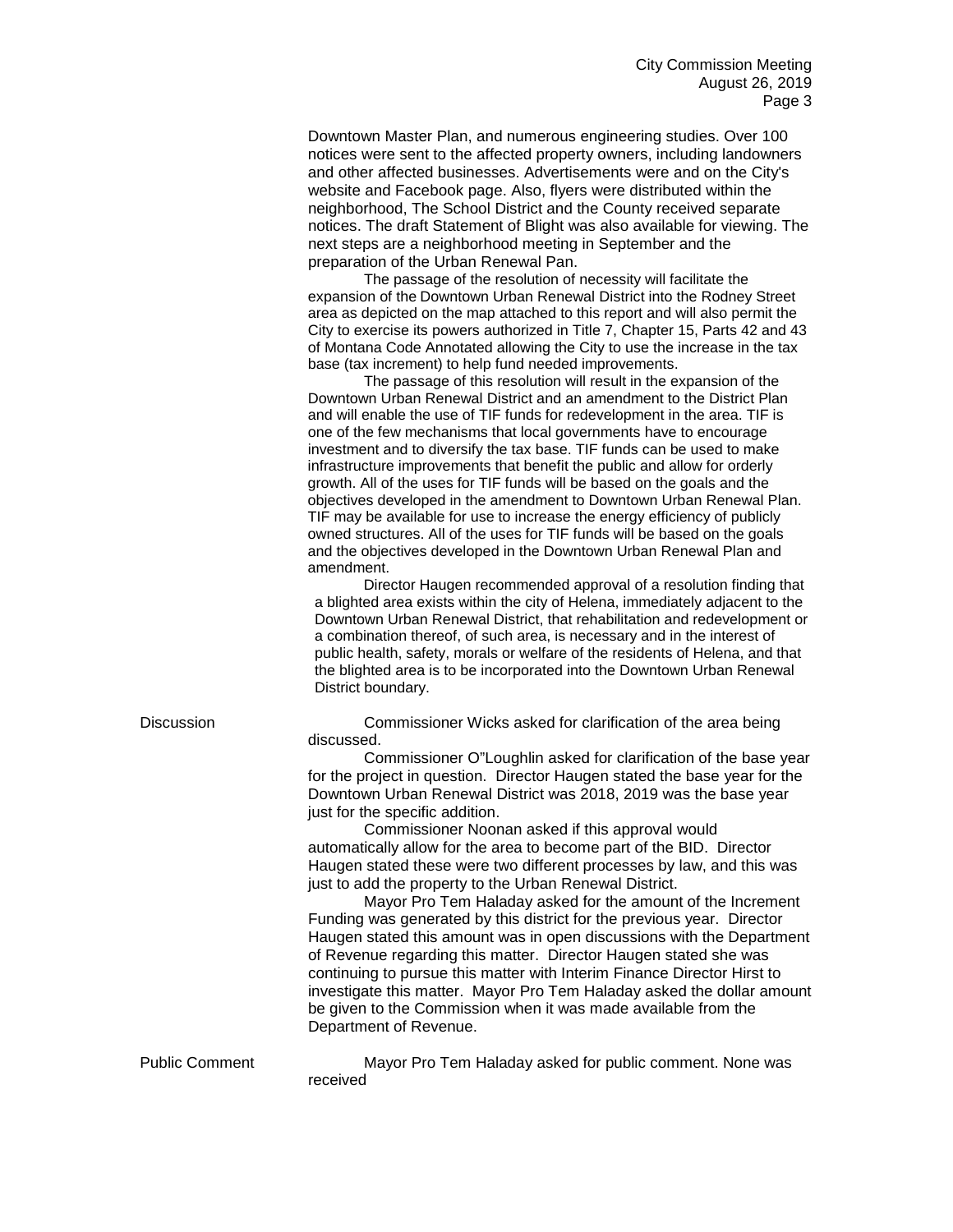| <b>Motion</b>       | <b>Commissioner Noonan moved to approve the resolution</b><br>finding that a blighted area exists within the city of Helena,<br>immediately adjacent to the Downtown Urban Renewal District, that<br>rehabilitation and redevelopment or a combination thereof, of such<br>area, is necessary and in the interest of public health, safety,<br>morals or welfare of the residents of Helena, and that the blighted<br>area is to be incorporated into the Downtown Urban Renewal<br><b>District boundary</b> Commissioner Wicks seconded the motion.                                                                                                                                                                                                                                                                                                                                                                                                                                                                                                                                                                                                                                                                                                                                                                                                                                                                                       |
|---------------------|--------------------------------------------------------------------------------------------------------------------------------------------------------------------------------------------------------------------------------------------------------------------------------------------------------------------------------------------------------------------------------------------------------------------------------------------------------------------------------------------------------------------------------------------------------------------------------------------------------------------------------------------------------------------------------------------------------------------------------------------------------------------------------------------------------------------------------------------------------------------------------------------------------------------------------------------------------------------------------------------------------------------------------------------------------------------------------------------------------------------------------------------------------------------------------------------------------------------------------------------------------------------------------------------------------------------------------------------------------------------------------------------------------------------------------------------|
| <b>Discussion</b>   | Commissioner Noonan stated he was pleased this matter was<br>coming forward and saw this as an opportunity to improve such a unique<br>neighborhood.<br>Commissioner O'Loughlin stated she also was in favor of the<br>resolution, citing there was great interest from the downtown business<br>community, and they have expressed support for the investment and<br>necessary improvements, and those businesses were supportive of the<br>amended boundary. Commissioner O'Loughlin thanked City Staff for<br>their work in this matter.                                                                                                                                                                                                                                                                                                                                                                                                                                                                                                                                                                                                                                                                                                                                                                                                                                                                                                |
| <b>Vote</b>         | City Clerk Havens called a roll call vote, as follows:<br>Commissioner Wicks voted aye, Commissioner Noonan voted aye,<br>Commissioner O'Loughlin voted aye, and Mayor Pro Tem Haladay voted<br>aye. The motion carried, 4-0. Resolution 20554<br>В.<br>CONSIDER A RESOLUTION PROVIDING FOR THE ANNUAL<br>TAX LEVY IN MILLS FOR THE FISCAL YEAR BEGINNING<br>JULY 1, 2019 AND ENDING JUNE 30, 2020.                                                                                                                                                                                                                                                                                                                                                                                                                                                                                                                                                                                                                                                                                                                                                                                                                                                                                                                                                                                                                                        |
| <b>Staff Report</b> | Interim Finance Director Liz Hirst reported the City Commission<br>adopted the final budget on June 24, 2019. The City is required by 7-6-<br>4036, MCA to fix the tax levy by the later of the 1 <sup>st</sup> Thursday in<br>September (9/5/19) or within 30 calendar days after receiving certified<br>taxable values. Certified taxable values were dated August 5, 2019.<br>September 4, 2019 is 30 days after receipt of certified taxable values.<br>Therefore, the later tax levy deadline is September 5, 2019. Newly<br>taxable property growth was 3.24% last year and is 2.67% this year.<br>Under 2-9-212, MCA, Group Health Insurance tax levies may<br>include annual increases for insurance premiums and are not subject to<br>the general-purpose mill levy calculation limitations provided for in 15-10-<br>420, MCA. The FY2020 budget provides for \$2,187,057 or 30.17 mills to<br>be levied for group health insurance premiums for city employees in tax<br>year 2019 for FY2020, including a premium increase of \$287,026, as<br>allowed under 2-9-212, MCA. The FY2020 budget provides for the full<br>authorized tax levy to be levied. Approval of the resolution sets the mill<br>levy as required by law.<br>Interim Finance Director Liz Hirst recommended approval of a<br>resolution providing for the annual tax levy in mills for the fiscal year<br>beginning July 1, 2019 and ending June 30, 2020. |
| <b>Discussion</b>   | Commissioner O'Loughlin asked Interim Director Hirst to confirm<br>if this was not the total amount approved by the voters in the original tax<br>levy, and the mills brought forth here were as low as possible, factoring<br>in federal grant money received by the City. Interim Director Hirst<br>confirmed this.                                                                                                                                                                                                                                                                                                                                                                                                                                                                                                                                                                                                                                                                                                                                                                                                                                                                                                                                                                                                                                                                                                                      |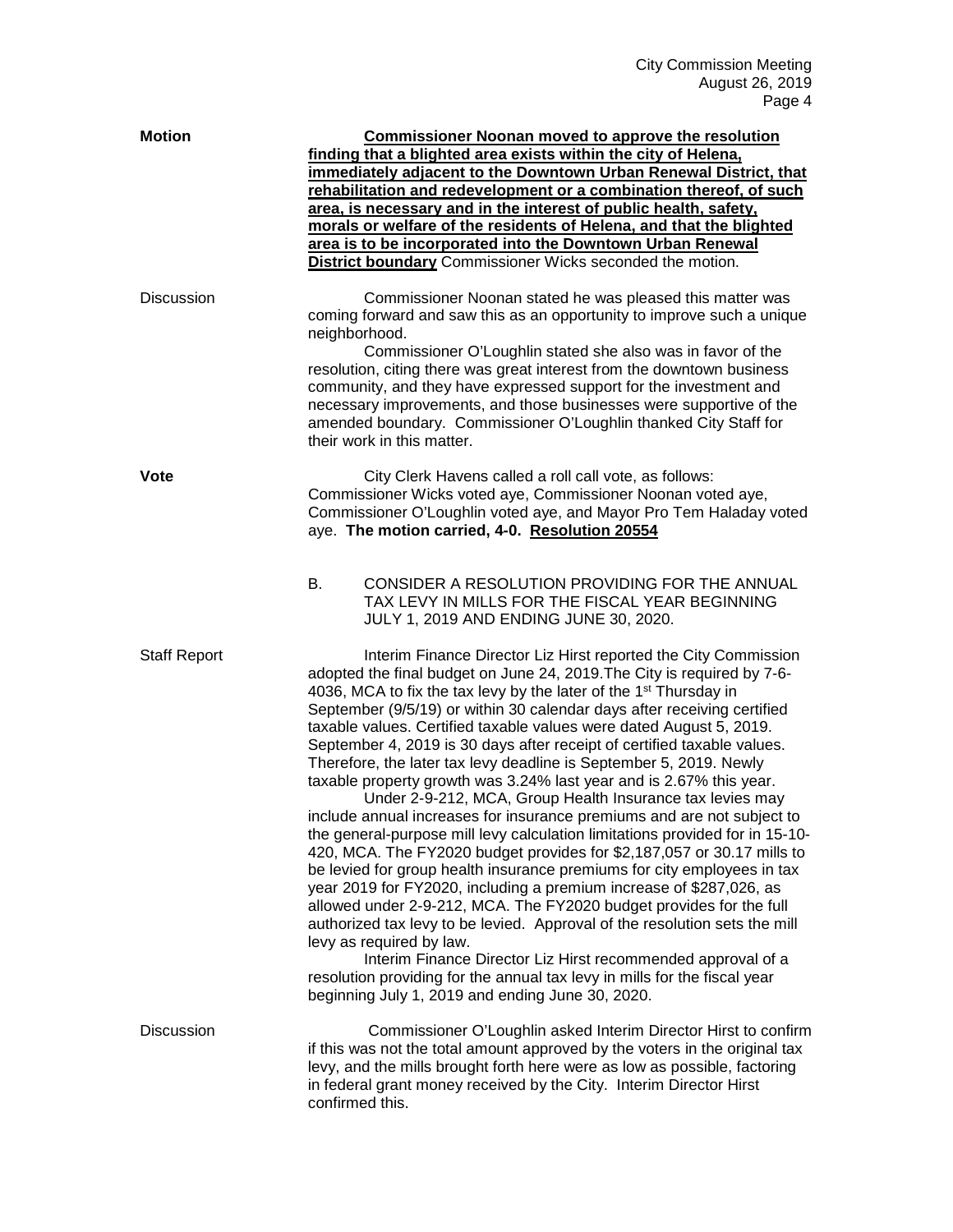Public Comment Mayor Pro Tem Haladay asked for public comment. None was received. **Motion Commissioner O'Loughlin moved to approve a resolution providing for the annual tax levy in mills for the fiscal year beginning July 1, 2019 and ending June 30, 2020.** Commissioner Wicks seconded the motion. City Clerk Havens called a roll call vote, as follows: Commissioner Wicks voted aye, Commissioner Noonan voted aye, Commissioner O'Loughlin voted aye, and Mayor Pro Tem Haladay voted aye. **The motion carried, 4-0. Resolution 20555** *Public Hearings* PUBLIC HEARINGS Staff Summary City Manager Cortez introduced the Public Hearings and stated she would be giving one staff report and summary for the items  $A - O$ . Manager Cortez began by explaining items A and B were simply "pass through" resolutions, in which the City would be adopting the budgets for the two cooperative stakeholders, based upon Staff and Organization representatives' recommendations. Items C – J are rate adoptions and would be discussed in more detail later. Items K, L, and O are loans, in which the assessments are only relevant to those individuals taking advantage of the loan programs. Item M is a fee. Manager Cortez reviewed the rates in items  $C - J$ , stating the rates were only raised in an amount necessary to provide the level of service requested by the public for the relevant services. Manager Cortez stated all the rates which follow are being set for the next two fiscal years. However, these same rates will be reviewed and discussed next year by the Commission. Manager Cortez stated 5 criteria were considered in the rate adjustments: personnel costs; operations and maintenance; obligations, such as debt payments; capital projects; and city support. A summary of the rate changes was provided for the commission and for the public record based upon the national average for a family of 4. These amounts would total an average monthly increase in rates for a family of 4 of \$11.25 per month for fiscal year 2020 and \$8.43 monthly increase for fiscal year 2021. Public Testimony Mayor Pro Tem Haladay the public portion of the hearing opened and called for anyone wanting to address the commission on Public Hearings items  $A - O$ . Lynn Jennings, stated her water bill has doubled in the last year, and expressed concerns over the additional rate increases being considered by the Commission, and for those on a fixed income it could have significant financial impact on those households. There being no further public testimony, Mayor Pro Tem Haladay closed the Public Hearing for item  $A - O$ . A. CONSIDER A RESOLUTION APPROVING THE WORK PLAN AND BUDGET FOR THE BUSINESS IMPROVEMENT DISTRICT AND LEVYING AN ASSESSMENT ON ALL PROPERTY WITHIN THE DISTRICT FOR FISCAL YEAR 2020. Staff Report On August 9, 2010, the City Commission adopted a resolution creating the BID for a period of ten years pursuant to 7-12-1101, MCA. State law (7-12-1132, MCA) requires the BID to submit its budget and work plan to the City Commission for approval and to recommend a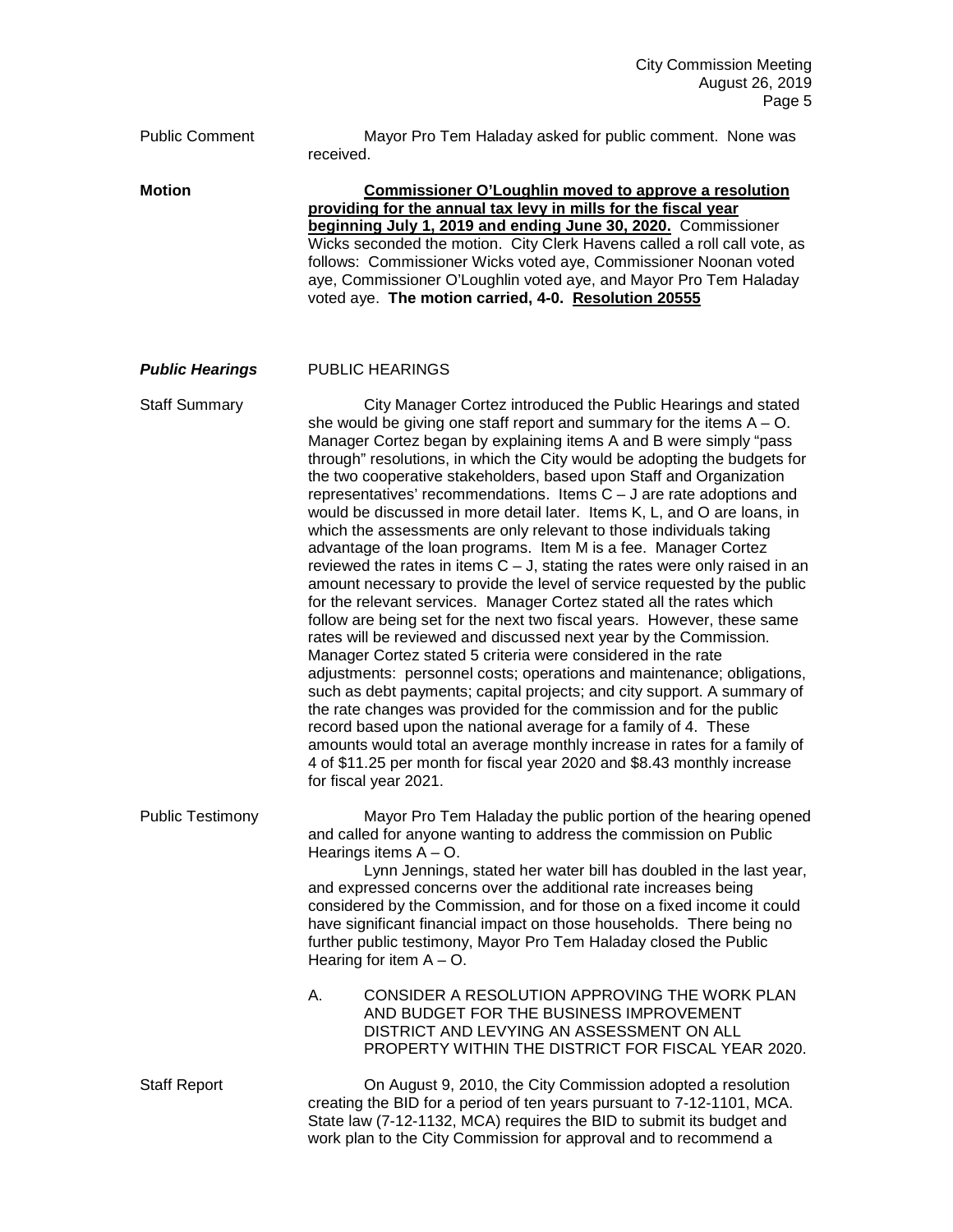method of levying an assessment on the property within the district to defray the cost of the work plan and budget. The Commission passed a resolution of intention on July 15, 2019.

The BID is not requesting any change to the assessment methodology. The complete methodology is outlined in the attached resolution and is in accordance with the prescribed methodologies allowed by state law (7-12-1133, MCA). The BID's proposal is that, after receiving public comment, the City Commission approve the work plan and budget, and levy an assessment to defray the cost thereof for fiscal year 2020 as submitted. The annual assessment approved by the City Commission will be placed on the calendar year 2019 tax bills of the properties within the district.

City Manager Cortez recommended approval of a resolution approving the work plan and budget for the Business Improvement District and levying an assessment on all property with the district for fiscal year 2020.

Motion **Commissioner Noonan moved to approve a resolution approving the work plan and budget for the Business Improvement District and levying an assessment on all property with the district for fiscal year 2020.** Commissioner Wicks seconded the motion. City Clerk Havens called a roll call vote, as follows: Commissioner Wicks voted aye, Commissioner Noonan voted aye, Commissioner O'Loughlin voted aye, and Mayor Pro Tem Haladay voted aye. **The motion carried, 4-0. Resolution 20556**

> B. CONSIDER A RESOLUTION APPROVING THE WORK PLAN AND BUDGET FOR THE TOURISM BUSINESS IMPROVEMENT DISTRICT AND LEVYING AN ASSESSMENT ON ALL PROPERTY WITHIN THE DISTRICT FOR FISCAL YEAR 2020

On August 22, 2018, the City Commission passed Resolution 20473, which created the TBID for a period of ten years pursuant to 7- 12-1101, MCA. State law (7-12-1132, MCA) requires the TBID to submit its annual budget and work plan to the City Commission for approval and to recommend a method of levying an assessment on the property within the district to defray the cost of the work plan and budget. The Commission passed a resolution of intention on July 15, 2019.

The TBID is requesting a change to the assessment methodology from prior years. This is outlined in the attached resolution. The TBID is requesting to increase the assessment to two dollars per room rented. The rate increase was provided to the property owners during the TBID renewal process in 2018. The TBID's proposal is that, after receiving public comment, the City Commission approve the work plan and budget and levy an assessment to defray the costs thereof for fiscal year 2020 as submitted. The annual assessment approved by the City Commission will be placed on the calendar year 2019 tax bills of the properties within the district.

Approval of the resolution allows for public input on the TBID's work plan and budget and allows for the assessment to be placed on the 2019 tax bills of the properties within the district to fund the TBID's operations for fiscal year 2020. Commission approval of the budget and work plan will meet state law requirements.

City Manager Cortez recommended approval of a resolution approving the work plan and budget for the Tourism Business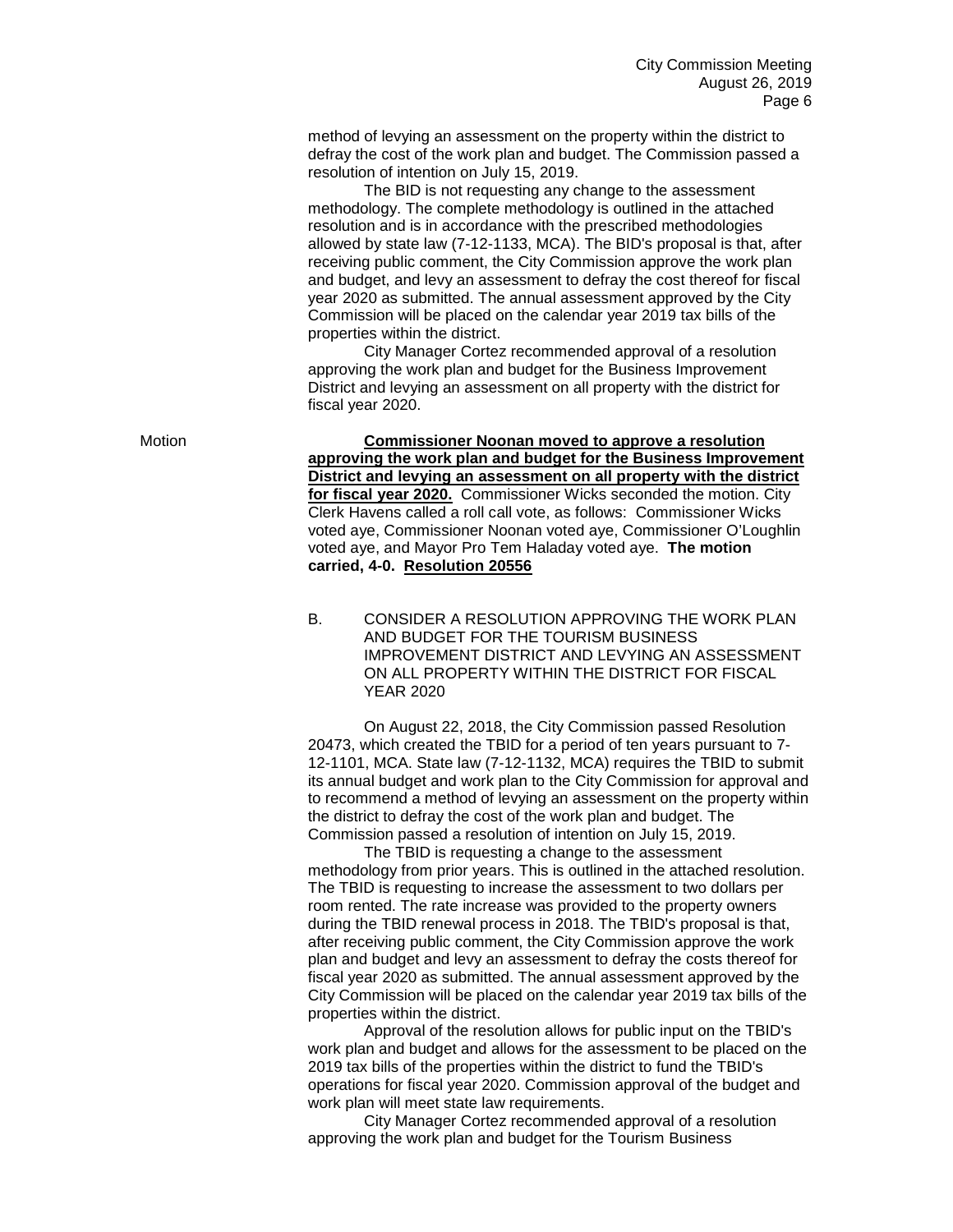Improvement District and levying an assessment on all property within the district for fiscal year 2020. Motion **Commissioner O'Loughlin moved to approve a resolution approving the work plan and budget for the Tourism Business Improvement District and levying an assessment on all property within the district for fiscal year 2020.** Commissioner Noonan seconded the motion. City Clerk Havens called a roll call vote, as follows: Commissioner Wicks voted aye, Commissioner Noonan voted aye, Commissioner O'Loughlin voted aye, and Mayor Pro Tem Haladay voted aye. **The motion carried, 4-0**. **Resolution 20557** C. CONSIDER A RESOLUTION SETTING RATES FOR ALL CUSTOMERS OF THE CITY OF HELENA WATER SYSTEM FOR FISCAL YEARS 2020 AND 2021 Staff Report **Each year the City Commission may adjust water rates as** necessary to cover personnel costs, operations/maintenance, capital improvements, debt service and city support. The water rates include varying rate changes as a result of the City Commission's review of personnel, O/M, debt obligations, capital programming and city support services. The Commission will consider increases for residential and commercial customers as stated in the attached proposed resolution for fiscal years 2020 and 2021 to water base and usage rates. The Commission passed a resolution of intention on June 24, 2019. After hearing public comment, approve a resolution setting rates to fund the water operating and capital systems. Approval of the resolution will establish rates to defray the costs of the water operating and capital systems and provide an incentive towards water usage conservation City Manager Cortez recommended approval of a resolution setting rates for all customers of the City of Helena Water System for fiscal years 2020 and 2021. Motion **Commissioner O'Loughlin moved to approve a resolution setting rates for all customers of the City of Helena Water System for fiscal years 2020 and 2021.** Commissioner Noonan seconded the motion. City Clerk Havens called a roll call vote, as follows: Commissioner Wicks voted aye, Commissioner Noonan voted aye, Commissioner O'Loughlin voted aye, and Mayor Pro Tem Haladay voted aye. **The motion carried, 4-0. Resolution 20558** D. CONSIDER A RESOLUTION SETTING RATES FOR ALL CUSTOMERS OF THE CITY OF HELENA WASTEWATER SYSTEM FOR FISCAL YEARS 2020 AND 2021 Staff Report Each year the City Commission may adjust wastewater rates as necessary to cover costs associated with personnel, operations/maintenance, debt obligations, capital improvements and city support services. The wastewater rates include recommended rates increases as a result of the City Commission's CCIP review as well as projections associated with personnel costs, O/M, debt obligations and city support

provided to this particular utility.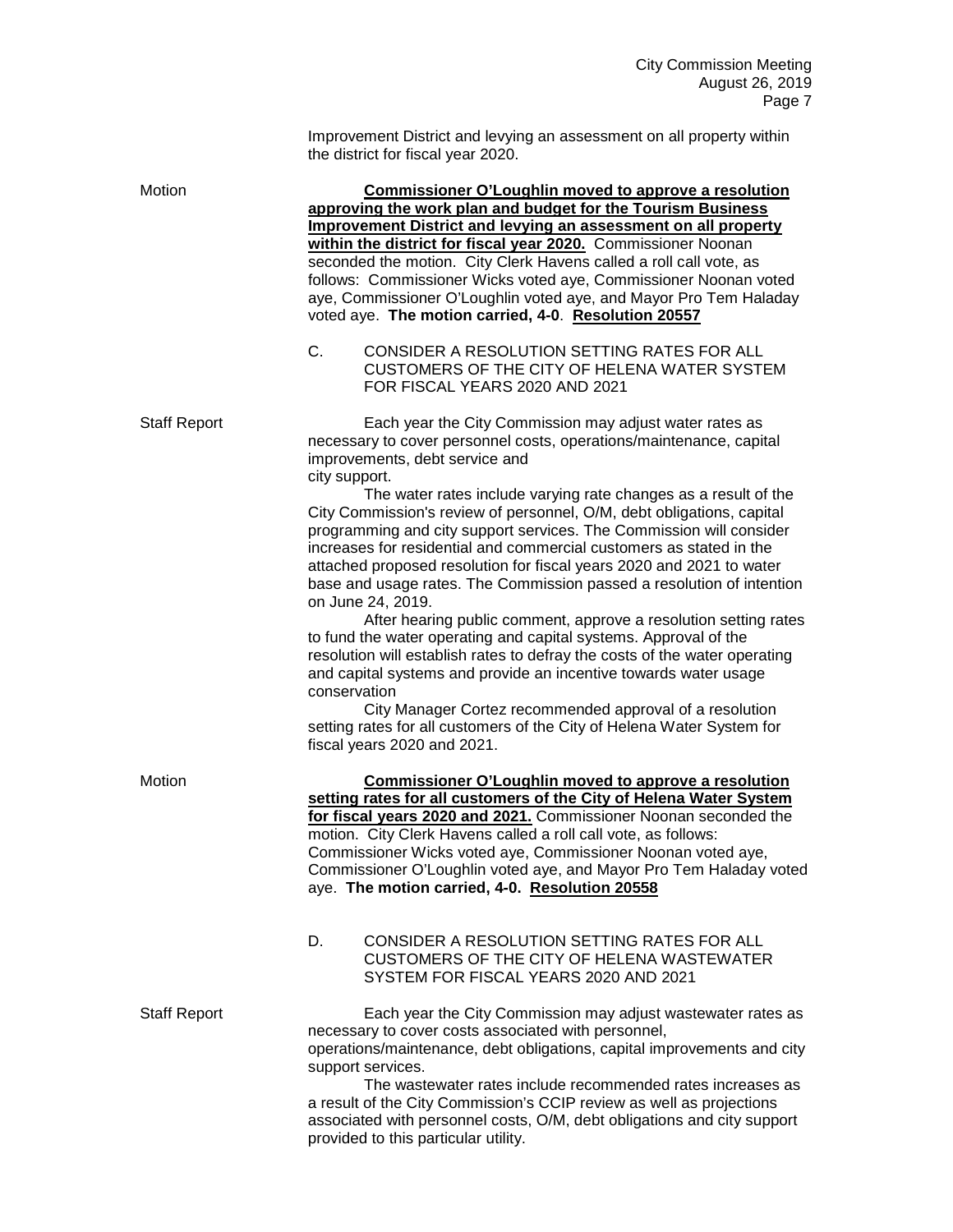| The Commission will consider increases for residential and                |
|---------------------------------------------------------------------------|
| commercial customers as stated in the attached proposed resolution for    |
| fiscal years 2020 and 2021 to wastewater base and usage rates. The        |
| Commission passed a resolution of intention on June 24, 2019. After       |
| hearing public comment, approve a resolution setting rates to fund the    |
| wastewater operating and capital systems. Approval of the resolution will |
| establish rates to defray the costs of the wastewater operating and       |
| capital systems.                                                          |

City Manager Cortez recommended approval of a resolution setting rates for all customers of the City of Helena wastewater system for fiscal years 2020 and 2021.

Motion **Commissioner Noonan moved to approve a resolution setting rates for all customers of the City of Helena Wastewater System for fiscal years 2020 and 2021.** Commissioner Wicks seconded the motion. City Clerk Havens called a roll call vote, as follows: Commissioner Wicks voted aye, Commissioner Noonan voted aye, Commissioner O'Loughlin voted aye, and Mayor Pro Tem Haladay voted aye. **The motion carried, 4-0. Resolution 20559**

> E. CONSIDER A RESOLUTION SPECIFYING THE ASSESSMENT OPTION FOR THE STORM WATER UTILITY SERVICE AREA FOR FISCAL YEARS 2020 AND 2021 AND LEVYING AN ASSESSMENT ON ALL PROPERTIES WITHIN THE SERVICE AREA.

Staff Report Each year the City Commission may adjust stormwater rates as necessary to cover costs associated with personnel, operations/maintenance, debt obligations, capital improvements and city support services.

> These rates include recommended rates increases as a result of the City Commission's CCIP review as well as projections associated with personnel costs, O/M, debt obligations and city support provided to this particular utility.

> The Commission will consider increases for district properties as stated in the attached proposed resolution for fiscal years 2020 and 2021 to storm water assessments. The Commission passed a resolution of intention on July 15, 2019.

> After receiving public comment, approve a resolution specifying the assessment option and levying an assessment to defray the costs of the service area for fiscal years 2020 and 2021. Staff is requesting an increase for the district to fund the increased costs of required capital improvements. Approval of the resolution will allow the City to levy an assessment on all properties within the Storm Water Utility Service Area to defray the costs of operations.

City Manager Cortez recommended approval of a resolution specifying the assessment option for the Storm Water Utility Service Area for fiscal years 2020 and 2021 and levying an assessment on all property in the service area.

Motion **Commissioner Wicks moved to approve a resolution specifying the assessment option for the Storm Water Utility Service Area for fiscal years 2020 and 2021 and levying an assessment on all property in the service area.** Commissioner Noonan seconded the motion.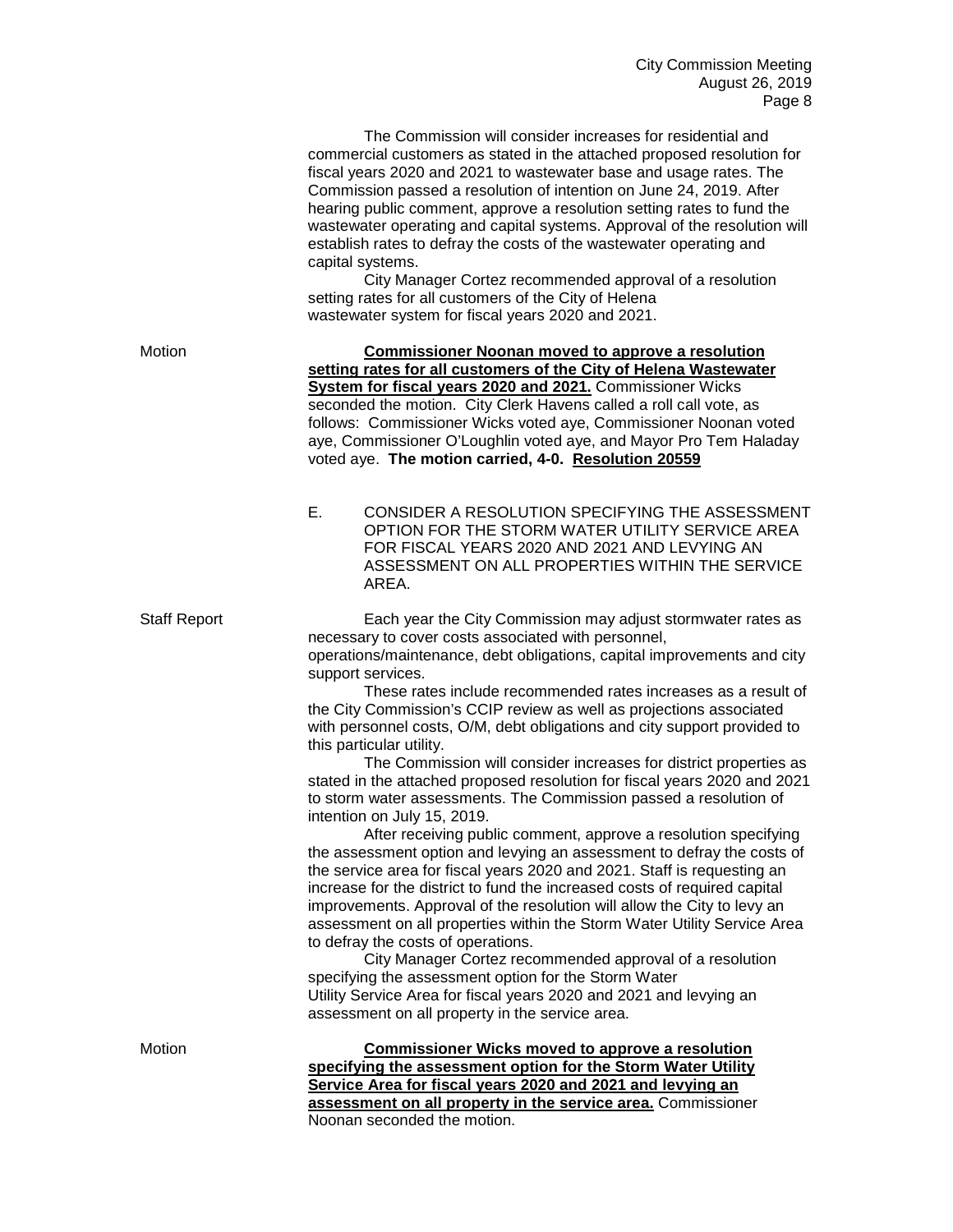| Discussion          | Commissioner O'Loughlin stated she felt the commentary on this<br>item and all rate increases this evening did not truly reflect the amount of<br>time the Commission has spent discussing the rate increases on the<br>customers for both economic impacts, but for the service the rate<br>increases would provide; and the Commission was sensitive to the<br>matter. The needs of the City's infrastructure necessitated action on<br>behalf of the Commission, but the changes were not taken lightly by the<br>Commission.<br>Commissioner Wicks thanked the staff for their efforts in the<br>preceding months of discussion, which had begun approximately in<br>February, and at one point the increases were recommended to be in the<br>\$18 range and due to the Commission concerns and the public outreach,<br>the current \$11 increase was a reflection of those discussions.                                                                                                                                                                                                                                                                                                                                                                                                                                                                                                                                                                                                 |  |
|---------------------|-----------------------------------------------------------------------------------------------------------------------------------------------------------------------------------------------------------------------------------------------------------------------------------------------------------------------------------------------------------------------------------------------------------------------------------------------------------------------------------------------------------------------------------------------------------------------------------------------------------------------------------------------------------------------------------------------------------------------------------------------------------------------------------------------------------------------------------------------------------------------------------------------------------------------------------------------------------------------------------------------------------------------------------------------------------------------------------------------------------------------------------------------------------------------------------------------------------------------------------------------------------------------------------------------------------------------------------------------------------------------------------------------------------------------------------------------------------------------------------------------|--|
| Vote                | City Clerk Havens called a roll call vote, as follows:<br>Commissioner Wicks voted aye, Commissioner Noonan voted aye,<br>Commissioner O'Loughlin voted aye, and Mayor Pro Tem Haladay voted<br>aye. The motion carried, 4-0. Resolution 20560                                                                                                                                                                                                                                                                                                                                                                                                                                                                                                                                                                                                                                                                                                                                                                                                                                                                                                                                                                                                                                                                                                                                                                                                                                                |  |
|                     | F.<br>CONSIDER A RESOLUTION SPECIFYING THE ASSESSMENT<br>OPTION FOR THE STREET MAINTENANCE AND<br><b>IMPROVEMENT DISTRICT NO. 1 FOR FISCAL YEARS 2020</b><br>AND 2021 AND LEVYING AN ASSESSMENT ON ALL<br>PROPERTIES WITHIN THE DISTRICT                                                                                                                                                                                                                                                                                                                                                                                                                                                                                                                                                                                                                                                                                                                                                                                                                                                                                                                                                                                                                                                                                                                                                                                                                                                      |  |
| <b>Staff Report</b> | Each year the City Commission must levy an annual assessment<br>on the district in order for the annual assessment to be placed on the<br>upcoming tax bills and provide for the maintenance and improvements of<br>the district. The annual assessment approved by the City Commission<br>will be placed on the calendar year 2019 and 2020 tax bills. The<br>Commission will consider increases for properties within the district as<br>stated in the attached proposed resolution for fiscal years 2020 and 2021<br>to street maintenance assessments. The Commission passed a<br>resolution of intention on July 15, 2019.<br>After hearing public comment, approve a resolution specifying<br>the assessment option for the Street Maintenance and Improvements<br>District No. 1 for fiscal years 2020 and 2021 and levying an assessment<br>on all properties within the district. Staff is requesting an increase in the<br>assessment to fund additional snow removal and street improvements<br>and construction.<br>Approval of the resolution will allow the City to levy an<br>assessment on all properties within the Street Maintenance and<br>Improvement District No. 1 to defray the costs of operations.<br>City Manager Cortez recommended approval of a resolution<br>specifying the assessment option for the Street Maintenance and<br>Improvements District No. 1 for fiscal years 2020 and 2021 and levying<br>an assessment on all properties within the district. |  |
| <b>Motion</b>       | Commissioner O'Loughlin moved to approve a resolution<br>specifying the assessment option for the Street Maintenance and<br>Improvements District No. 1 for fiscal years 2020 and 2021 and<br>levying an assessment on all properties within the district.<br>Commissioner Noonan seconded the motion. City Clerk Havens called a<br>roll call vote, as follows: Commissioner Wicks voted aye, Commissioner<br>Noonan voted aye, Commissioner O'Loughlin voted aye, and Mayor Pro<br>Tem Haladay voted aye. The motion carried, 4-0. Resolution 20561                                                                                                                                                                                                                                                                                                                                                                                                                                                                                                                                                                                                                                                                                                                                                                                                                                                                                                                                         |  |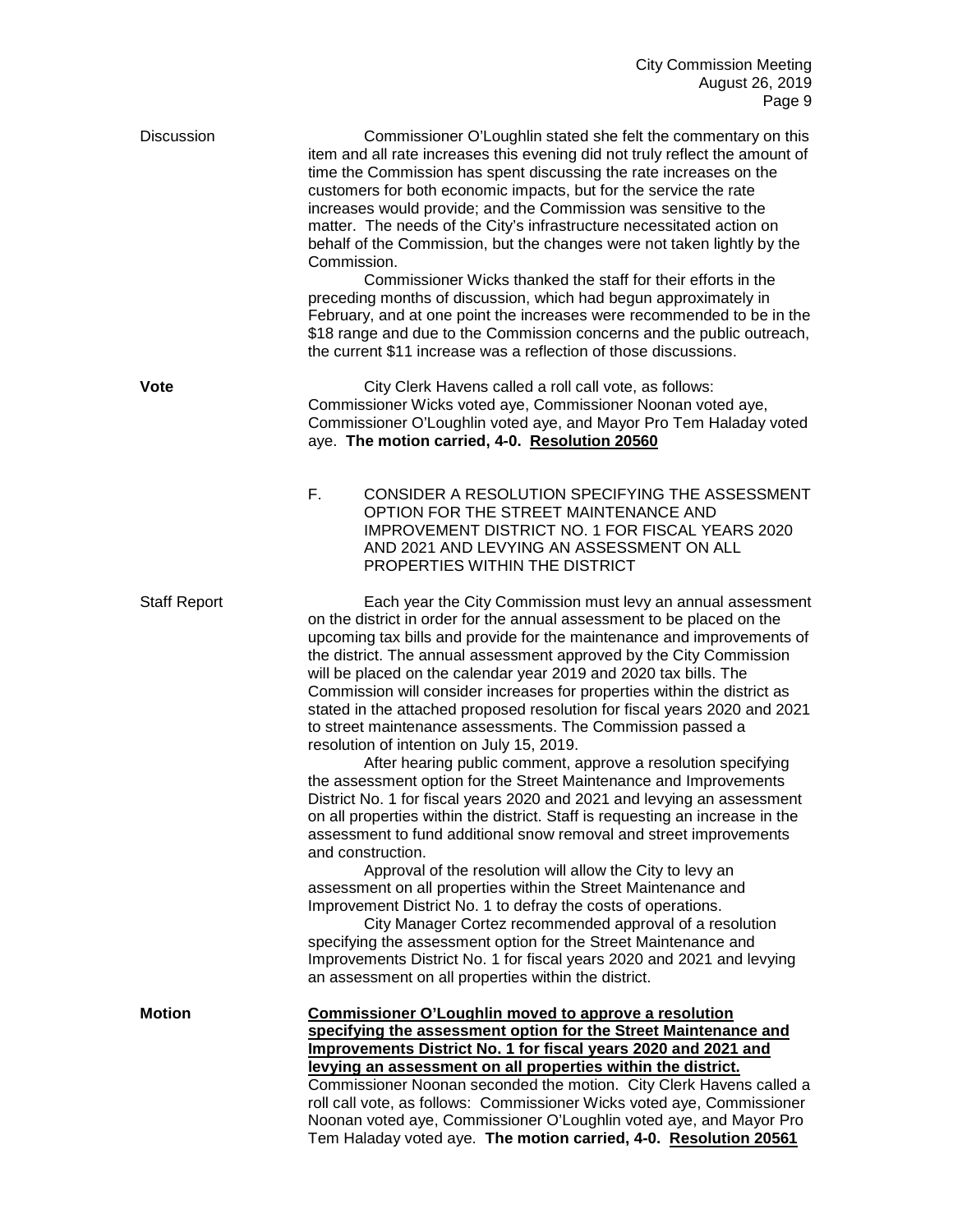G. CONSIDER A RESOLUTION SPECIFYING THE ASSESSMENT OPTION FOR THE COLLECTION AND DISPOSAL OF RESIDENTIAL GARBAGE AND REFUSE FOR FISCAL YEARS 2020 AND 2021 AND LEVYING AN ASSESSMENT ON ALL PROPERTIES RECEIVING RESIDENTIAL SOLID WASTE COLLECTION.

Staff Report Each year the City Commission may adjust these rates as necessary to cover costs associated with personnel, operations/maintenance, debt obligations, capital improvements and city support services. These rates include recommended rates increases as a result of the City Commission's CCIP review as well as projections associated with personnel costs, O/M, debt obligations and city support provided to this particular utility. The Commission passed a resolution of intention on July 15, 2019.

> After receiving public comment, approve a resolution setting rates to fund the residential solid waste operating and capital systems for fiscal years 2020 and 2021. The annual charges approved by the City Commission will be placed on the calendar year 2019 and 2020 property tax bills. The Commission is considering no increase to the rates.

Approval of the resolution will allow the City to establish rates to fund the residential solid waste operation and capital needs for fiscal years 2020 and 2021 and place the applicable charges on the corresponding residential 2019 and 2020 property tax bills.

City Manager Cortez recommended approval of a resolution specifying the assessment option for the collection and disposal of residential garbage and refuse for fiscal years 2020 and 2021 and levying an assessment on all properties receiving residential solid waste collection.

Motion **Commissioner Noonan moved to approve a resolution specifying the assessment option for the collection and disposal of residential garbage and refuse for fiscal years 2020 and 2021 and levying an assessment on all properties receiving residential solid waste collection.** Commissioner Wicks seconded the motion. City Clerk Havens called a roll call vote, as follows: Commissioner Wicks voted aye, Commissioner Noonan voted aye, Commissioner O'Loughlin voted aye, and Mayor Pro Tem Haladay voted aye. **The motion carried, 4-0. Resolution 20562**

> H. CONSIDER A RESOLUTION SPECIFYING THE ASSESSMENT OPTION FOR THE SPECIAL URBAN FOREST MANAGEMENT DISTRICT FOR FISCAL YEARS 2020 AND 2021 AND LEVYING AN ASSESSMENT ON ALL PROPERTIES WITHIN THE DISTRICT.

Staff Report Each year the City Commission must levy and assess an annual assessment on the Special Urban Forest Management District in order for the assessment to be placed on the upcoming tax bills and provide for the operation of the district. The Commission is considering increasing the rate from \$21 to \$39 per property. The increase will fund an additional crew to help replace the ash trees that are threatened by the Emerald Ash Borer insect. The Commission passed a resolution of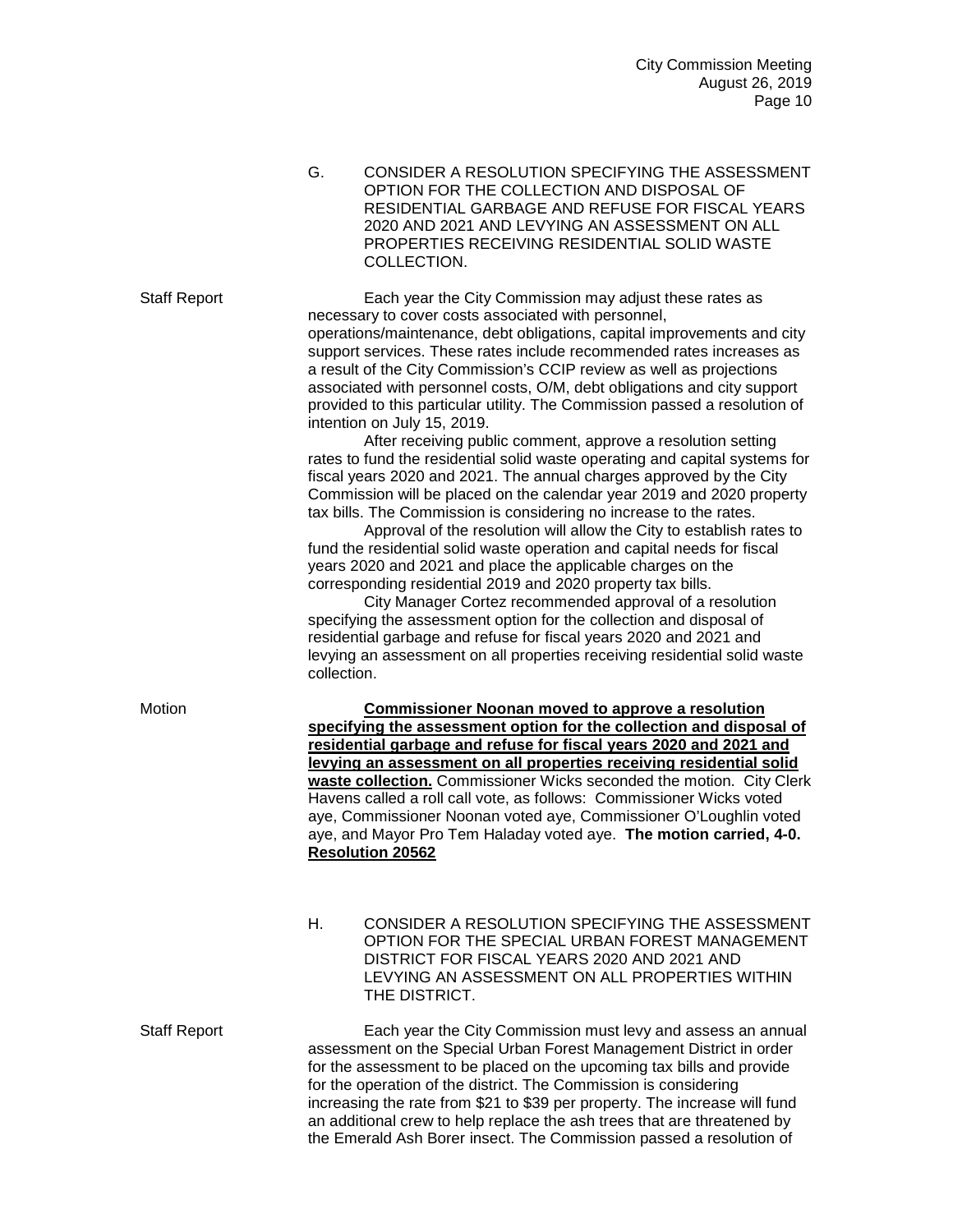intention on July 15, 2019.

After receiving public input, approve the resolution levying an assessment to defray the costs of the district for fiscal years 2020 and 2021. Approval of the resolution will allow the City to levy an assessment on all properties within the Special Urban Forest Management District to defray the costs of operations

City Manager Cortez recommended approval of a resolution specifying the assessment option for the Special Urban Forest Management District for fiscal years 2020 and 2021 and levying an assessment on all properties within the district.

Motion **Commissioner Noonan moved to approve a resolution specifying the assessment option for the special urban forest management district for fiscal years 2020 and 2021 and levying an assessment on all properties within the district.** Commissioner Wicks seconded the motion. City Clerk Havens called a roll call vote, as follows: Commissioner Wicks voted aye, Commissioner Noonan voted aye, Commissioner O'Loughlin voted aye, and Mayor Pro Tem Haladay voted aye. The motion carried, 4-0. **Resolution 20563**

> I. CONSIDER A RESOLUTION SPECIFYING THE ASSESSMENT OPTION FOR THE OPEN SPACE MAINTENANCE DISTRICT NO. 1 FOR FISCAL YEARS 2020 AND 2021 AND LEVYING AN ASSESSMENT ON ALL PROPERTIES WITHIN THE DISTRICT.

Staff Report Each year the City Commission must levy and assess an annual charge on properties within the Open Space Maintenance District No. 1 in order for the charge to be placed on the upcoming tax bills and provide for the operation of the district.

> The annual assessment approved by the City Commission will be placed on the calendar year 2019 and 2020 tax bills of the properties within the district. The Commission will consider assessments as stated in the attached proposed resolution. The Commission passed a resolution of intention on July 15, 2019

> After receiving public input, approve a resolution specifying the assessment option for the Open Space Maintenance District No. 1 for fiscal years 2020 and 2021 and levying an assessment on all properties within the district. Staff is recommending an increase to fund the additional costs related to acquiring new open space property and ongoing maintenance of current trails and open space. Approval of the resolution will allow the City to levy an assessment on all properties within the Open Space Maintenance District No. 1 to defray the costs of operations.

City Manager Cortez recommended approval of a resolution specifying the assessment option for the Open Space Maintenance District No. 1 for fiscal years 2020 and 2021 and levying an assessment on all properties within the district.

Motion **Commissioner Wicks moved to approve a resolution specifying the assessment option for the Open Space Maintenance District No. 1 for fiscal years 2020 and 2021 and levying an assessment on all properties within the district.** Commissioner O'Loughlin seconded the motion. City Clerk Havens called a roll call vote, as follows: Commissioner Wicks voted aye, Commissioner Noonan voted aye, Commissioner O'Loughlin voted aye, and Mayor Pro Tem Haladay voted aye. The motion carried, 4-0. **Resolution 20564**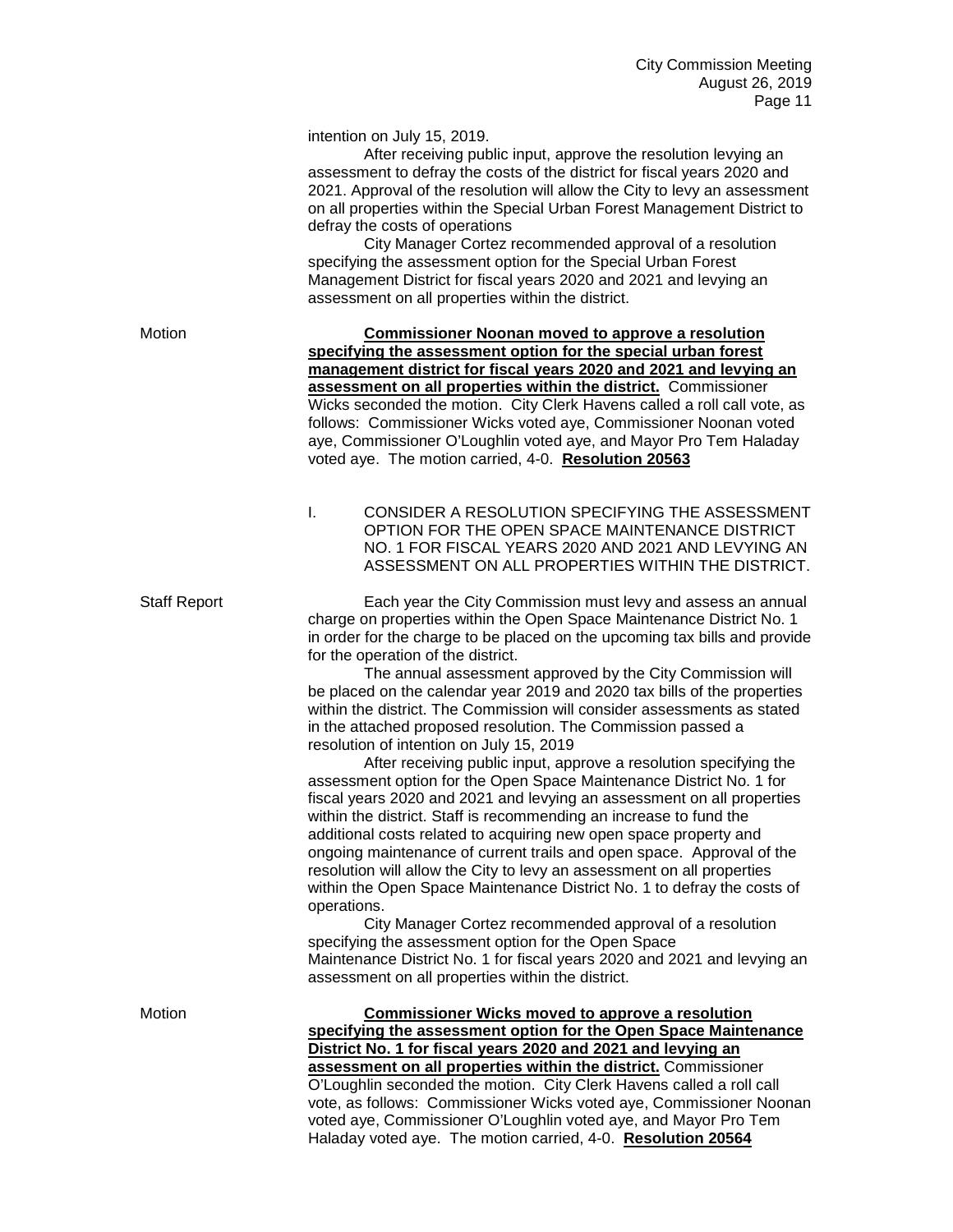J. CONSIDER A RESOLUTION SPECIFYING THE ASSESSMENT OPTION FOR THE LANDFILL MONITORING AND MAINTENANCE DISTRICT FOR FISCAL YEARS 2020 AND 2021 AND LEVYING AN ASSESSMENT ON ALL PROPERTIES WITHIN THE DISTRICT. Staff Report Each year the City Commission must levy an annual assessment on the Landfill Monitoring and Maintenance District in order for the assessment to be placed on the upcoming tax bills and provide for the operation of the district. The annual assessment approved by the City Commission will be placed on the calendar year 2019 and 2020 tax bills of the properties within the district. No increase to the amount of the annual assessment for fiscal years 2020 and 2021 is being considered. The Commission passed a resolution of intention on July 15, 2019. After receiving public comment, approval of a resolution specifying the assessment option for the Landfill Monitoring and Maintenance District for fiscal years 2020 and 2021 and levying an assessment on all properties within the district is required. Approval of the resolution will allow the City to levy an assessment on all properties within the Landfill Monitoring and Maintenance District to defray the costs of operations. City Manager Cortez recommended approval of a resolution specifying the assessment option for the Landfill Monitoring and Maintenance District for fiscal years 2020 and 2021 and levying an assessment on all properties within the district. Motion **Commissioner O'Loughlin moved to approve a resolution specifying the assessment option for the Landfill Monitoring and Maintenance District for fiscal years 2020 and 2021 and levying an assessment on all properties within the district.** Commissioner Noonan seconded the motion. City Clerk Havens called a roll call vote, as follows: Commissioner Wicks voted aye, Commissioner Noonan voted aye, Commissioner O'Loughlin voted aye, and Mayor Pro Tem Haladay voted aye. The motion carried, 4-0. **Resolution 20565** K. CONSIDER A RESOLUTION LEVYING AN ASSESSMENT ON PROPERTIES TO RECOVER THE AMORTIZED LOANS ISSUED UNDER THE RESIDENTIAL ENERGY EFFICIENCY AND RENEWABLE ENERGY LOAN PROGRAM FOR TAX YEARS 2019 AND 2020 Staff Report Each year the City Commission will levy assessments on all properties under the Residential Energy Efficiency and Renewable Energy Loan Program. Properties are assessed based on the loan agreements entered into by the property owners. The annual assessments approved by the City Commission will be placed on the calendar year 2019 and 2020 tax bills of participating property owners. After receiving public input, approval of a resolution levying assessments on each property identified is required. Approval of the resolution will

> allow the City to levy assessments on all participating properties in the Residential Energy Efficiency and Renewable Energy Loan Program to recover the annual payments of loans issued under the program. City Manager Cortez recommended approval of a resolution levying an assessment on properties to recover the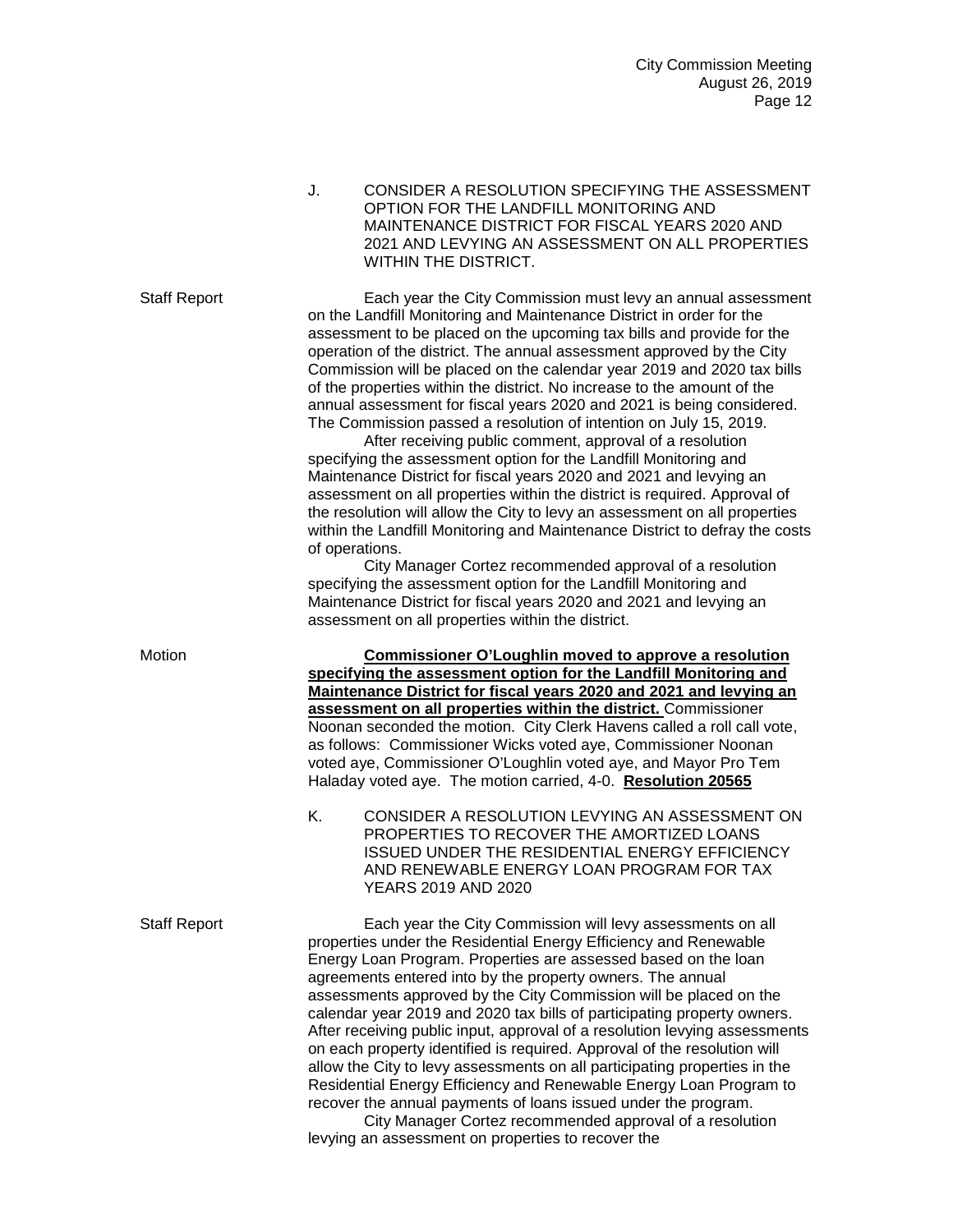|                     | amortized loans issued under the Residential Energy Efficiency and<br>Renewable Energy Loan Program for tax years 2019 and 2020                                                                                                                                                                                                                                                                                                                                                                                                                                                                                                                                                                                                                                                                                                                                                                                                                                                                                                                                                                                                         |  |  |
|---------------------|-----------------------------------------------------------------------------------------------------------------------------------------------------------------------------------------------------------------------------------------------------------------------------------------------------------------------------------------------------------------------------------------------------------------------------------------------------------------------------------------------------------------------------------------------------------------------------------------------------------------------------------------------------------------------------------------------------------------------------------------------------------------------------------------------------------------------------------------------------------------------------------------------------------------------------------------------------------------------------------------------------------------------------------------------------------------------------------------------------------------------------------------|--|--|
| Motion              | <b>Commissioner Wicks moved to approve a resolution levying</b><br>assessment on properties to recover the amortized loans issued<br>under the Residential Energy Efficiency and Renewable Energy<br>Loan Program for tax years 2019 and 2020. Commissioner Noonan<br>seconded the motion.                                                                                                                                                                                                                                                                                                                                                                                                                                                                                                                                                                                                                                                                                                                                                                                                                                              |  |  |
| <b>Discussion</b>   | Commissioner O'Loughlin stated this was simply to recover the<br>funds from the individuals taking part in the program and this was not an<br>increase on all citizens.                                                                                                                                                                                                                                                                                                                                                                                                                                                                                                                                                                                                                                                                                                                                                                                                                                                                                                                                                                 |  |  |
| <b>Vote</b>         | City Clerk Havens called a roll call vote, as follows:<br>Commissioner Wicks voted aye, Commissioner Noonan voted aye,<br>Commissioner O'Loughlin voted aye, and Mayor Pro Tem Haladay voted<br>aye. The motion carried, 4-0. Resolution 20566                                                                                                                                                                                                                                                                                                                                                                                                                                                                                                                                                                                                                                                                                                                                                                                                                                                                                          |  |  |
|                     | L.<br>CONSIDER A RESOLUTION LEVYING ASSESSMENTS FOR<br>IMPROVEMENT OF SIDEWALKS, CURBS, GUTTERS AND<br>ALLEY APPROACHES IN THE CITY OF HELENA, MONTANA<br>FOR TAX YEARS 2019 AND 2020                                                                                                                                                                                                                                                                                                                                                                                                                                                                                                                                                                                                                                                                                                                                                                                                                                                                                                                                                   |  |  |
| <b>Staff Report</b> | Each year the City Commission must levy assessments on<br>participating properties in order for those assessments to be placed on<br>the upcoming tax bills and recoup the cost of installation of sidewalks,<br>curbs, gutters, and alley approaches. The annual assessments approved<br>by the City Commission will be placed on the calendar year 2019 and<br>2020 tax bills of those participating properties. The Commission passed<br>a resolution of intention July 15, 2019. After receiving public input,<br>approval of a resolution levying assessments on each district to defray<br>the costs thereof for fiscal year 2020 and 2021 is required. Approval of<br>the resolution will allow the City to levy assessments for fiscal year 2020<br>and 2021 for improvement of sidewalks, curbs, gutters, and alley<br>approaches in the City of Helena to defray the costs of improvements.<br>Interim Finance Director Hirst recommended approval of a<br>resolution levying assessments for improvement of sidewalks,<br>curbs, gutters and alley approaches in the City of Helena, Montana for<br>tax years 2019 and 2020. |  |  |
| Motion              | <b>Commissioner O'Loughlin moved to approve a resolution</b><br>levying assessments for improvement of sidewalks, curbs, gutters<br>and alley approaches in the City of Helena, Montana for tax years<br>2019 and 2020. Commissioner Noonan seconded the motion. City Clerk<br>Havens called a roll call vote, as follows: Commissioner Wicks voted<br>aye, Commissioner Noonan voted aye, Commissioner O'Loughlin voted<br>aye, and Mayor Pro Tem Haladay voted aye. The motion carried, 4-0.<br><b>Resolution 20567</b>                                                                                                                                                                                                                                                                                                                                                                                                                                                                                                                                                                                                               |  |  |
|                     | М.<br>A RESOLUTION LEVYING AN ASSESSMENT ON<br>PROPERTIES TO RECOVER THE COST OF REMOVAL OF<br>SNOW AND ICE FROM SIDEWALKS ON THE ADJACENT<br>PUBLIC RIGHTS-OF-WAY                                                                                                                                                                                                                                                                                                                                                                                                                                                                                                                                                                                                                                                                                                                                                                                                                                                                                                                                                                      |  |  |
| <b>Staff Report</b> | Each year the City Commission may levy assessments on<br>properties to recover the costs of removal of snow and ice from                                                                                                                                                                                                                                                                                                                                                                                                                                                                                                                                                                                                                                                                                                                                                                                                                                                                                                                                                                                                                |  |  |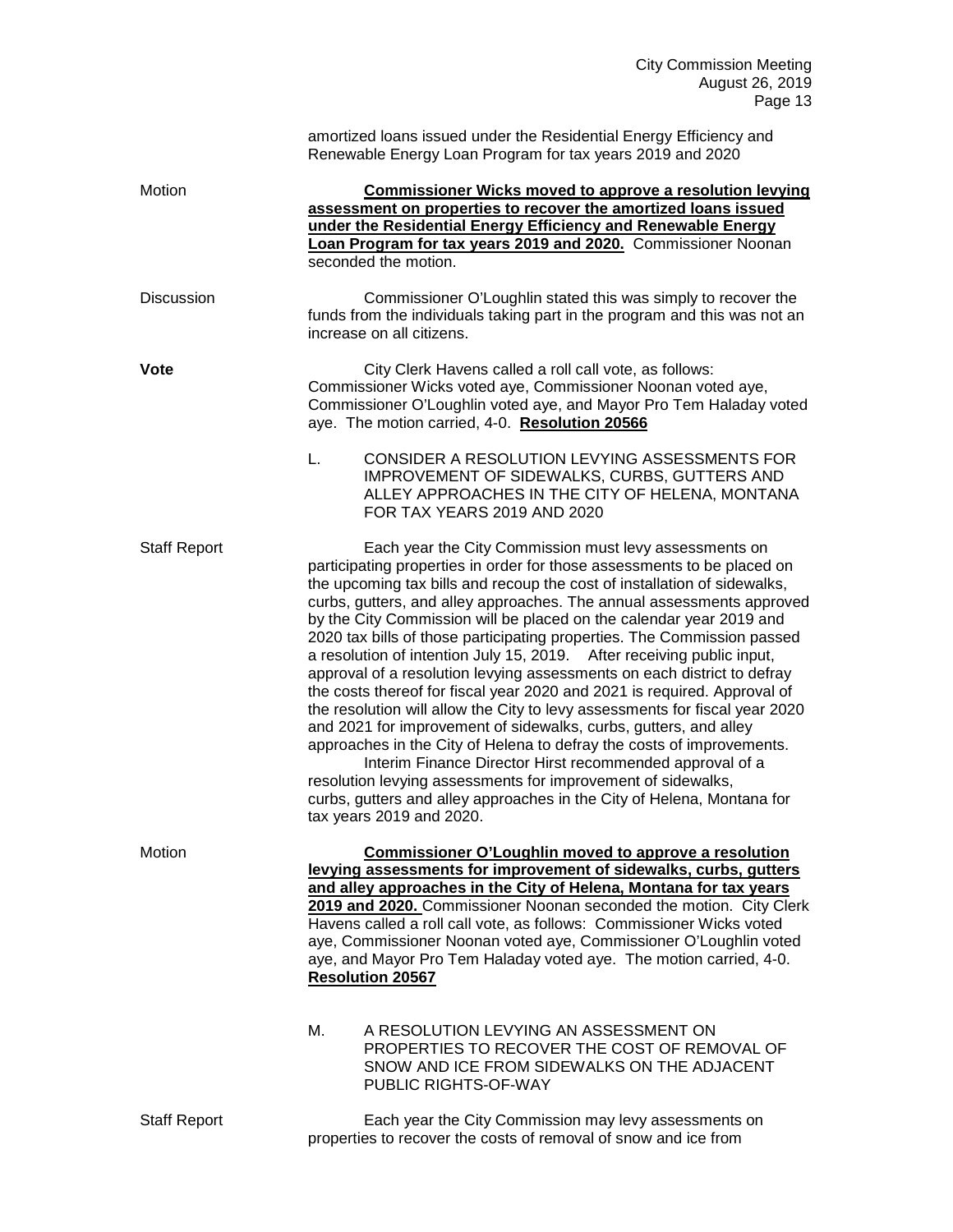| sidewalks in order for those assessments to be placed on the upcoming     |
|---------------------------------------------------------------------------|
| tax bills. The annual assessments approved by the City Commission will    |
| be placed on the calendar year 2019 tax bills of the affected properties. |
| The Commission passed a resolution of intention on July 15, 2019. After   |
| receiving public input, approval of a resolution levying assessments on   |
| each property that has not previously paid the costs of snow/ice removal  |
| services received and to defray the cost thereof for fiscal year 2020 is  |
| required. Approval of the resolution will allow the City to levy          |
| assessments on all affected properties to defray the costs of snow and    |
| ice removal services.                                                     |
|                                                                           |

City Manager Cortez recommended approval of a resolution levying an assessment on properties to recover the cost of removal of snow and ice from sidewalks on the adjacent public rights-of-way.

Motion **Commissioner Wicks moved to approve a resolution levying an assessment on properties to recover the cost of removal of snow and ice from sidewalks on the adjacent public rights-of-way.**  Commissioner Noonan seconded the motion. City Clerk Havens called a roll call vote, as follows: Commissioner Wicks voted aye, Commissioner Noonan voted aye, Commissioner O'Loughlin voted aye, and Mayor Pro Tem Haladay voted aye. The motion carried, 4-0. **Resolution 20568**

> N. CONSIDER A RESOLUTION SPECIFYING THE ASSESSMENT OPTION FOR THE SPECIAL STREET LIGHTING DISTRICTS FOR FISCAL YEARS 2020 AND 2021 AND LEVYING AN ASSESSMENT ON ALL PROPERTIES WITHIN THE DISTRICTS

Staff Report Each year the City Commission must levy assessments on the Special Street Lighting Districts in order for the assessments to be placed on the upcoming tax bills and defray the costs of installing, providing power to, and maintaining improvements in the districts. The annual assessment approved by the City Commission will be placed on the calendar year 2019 and 2020 tax bills of the properties within the districts. The Commission passed a resolution of intention on July 15, 2019. After receiving public input, the commission is encouraged to approve a resolution levying assessments to defray the costs of the districts for fiscal years 2020 and 2021. Approval of the resolution will allow the City to levy an assessment on all properties within the Special Street Lighting Districts to defray the costs in those districts.

> Interim Finance Director Hirst recommended approval of a resolution specifying the assessment option for the Special Street Lighting Districts for fiscal years 2020 and 2021 and levying an assessment on all properties within the districts

Motion **Commissioner Noonan moved to approve a specifying the assessment option for the Special Street Lighting Districts for fiscal years 2020 and 2021 and levying an assessment on all properties within the districts** Commissioner O'Loughlin seconded the motion. City Clerk Havens called a roll call vote, as follows: Commissioner Wicks voted aye, Commissioner Noonan voted aye, Commissioner O'Loughlin voted aye, and Mayor Pro Tem Haladay voted aye. The motion carried, 4-0. **Resolution 20569**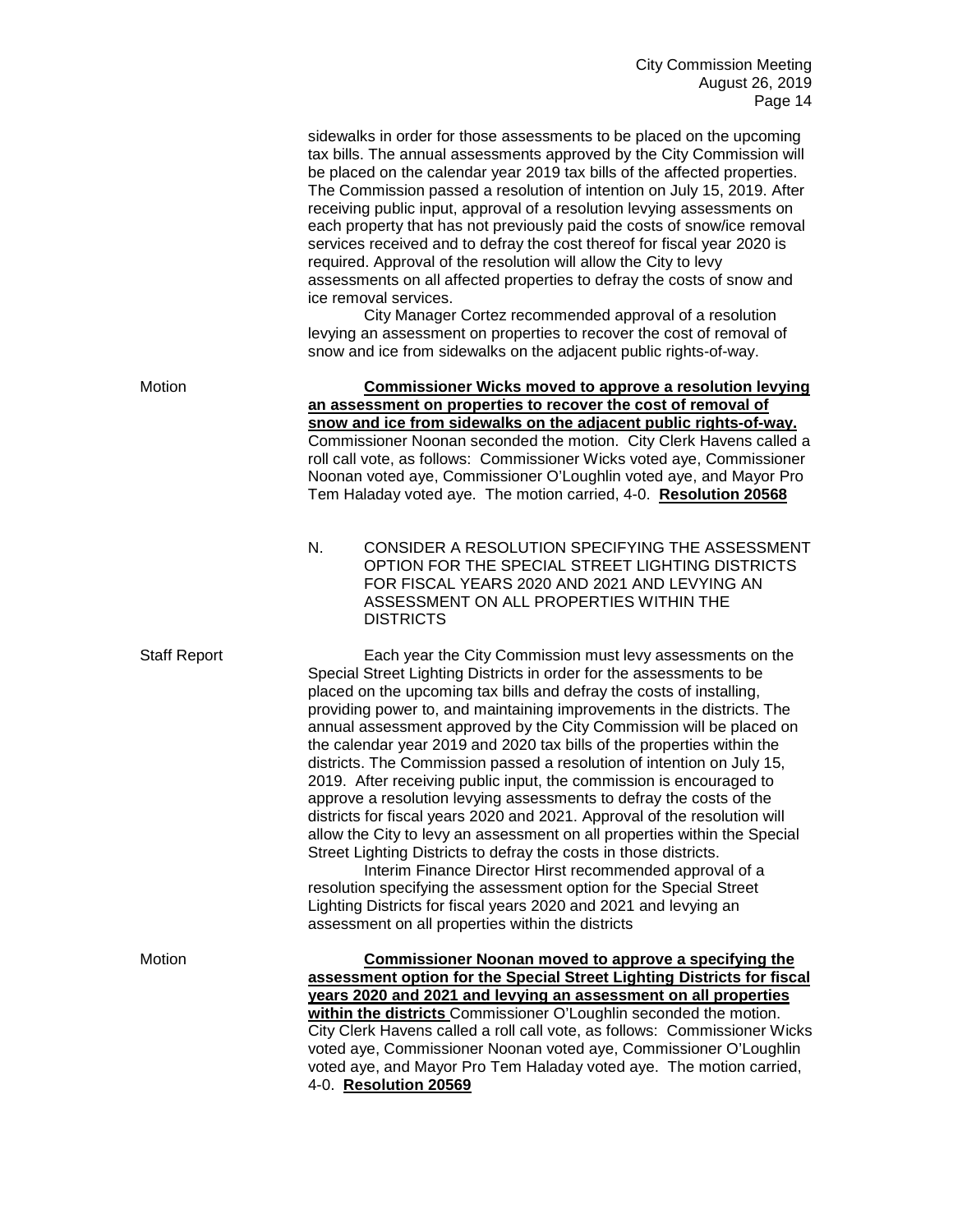O. CONSIDER A RESOLUTION LEVYING AN ASSESSMENT ON PROPERTIES TO RECOVER THE COST REIMBURSEMENT FOR WATER AND WASTEWATER INFRASTRUCTURE INSTALLED BY THE CITY FOR TAX YEARS 2019 AND 2020

Each year the City Commission will levy assessments on all properties under the Cost Reimbursement Program for Water and Wastewater Infrastructure Installed. Properties are assessed based on the loan agreements entered into by the property owners. Those assessments will be placed on the upcoming tax bills. The annual assessments approved by the City Commission will be placed on the calendar year 2019 and 2020 tax bills of the properties After receiving public input, the commission must vote to approve a resolution levying assessments on each property identified. Approval of the resolution will allow the City to levy assessments on all participating properties in the Reimbursement Program for Water and Wastewater Infrastructure Installed to defray the costs of improvements. City Manager Cortez recommended approval of a resolution levying an assessment on properties to recover the cost reimbursement for water and wastewater infrastructure installed by the City for tax years 2019 and 2020 Motion **Commissioner Wicks moved to approve a levying an assessment on properties to recover the cost reimbursement for water and wastewater infrastructure installed by the City for tax years 2019 and 2020.** Discussion Mayor Pro Tem Haladay echoed the considerations the other Commission members had made previously about the rate increases, stating these deliberations began months ago when the budget discussions commenced. Mayor Pro Tem Haladay stated the Commission has discussed at great length the effect of the rate increases; and great care was taken to lessen the impact financially on the community, while still keeping the vital infrastructure intact, and maintaining services. **Vote** Commissioner Noonan seconded the motion. City Clerk Havens called a roll call vote, as follows: Commissioner Wicks voted aye, Commissioner Noonan voted aye, Commissioner O'Loughlin voted aye, and Mayor Pro Tem Haladay voted aye. The motion carried, 4-0. **Resolution 20570** P. CONSIDER A RESOLUTION DECLARING REAL PROPERTY OWNED BY THE CITY, KNOWN AS KCAP PARK, AND LOCATED AT THE NORTH-WEST CORNER OF BROADWAY STREET AND CRUSE AVENUE, AS SURPLUS REAL PROPERTY AND AUTHORIZING DISPOSAL BY SOLICITING REQUESTS FOR PROPOSALS (RFP) FOR ITS REDEVELOPMENT AND HOLDING A PUBLIC HEARING. THE RFP SHALL FOCUS ON TWO ELEMENTS: PURPOSE AND PRICE

> The City owns a 2,809 square foot parcel of property known as KCAP Park. The property was acquired by the City in June of 1975 from the Consistory Shrine Temple Association. The deed granting the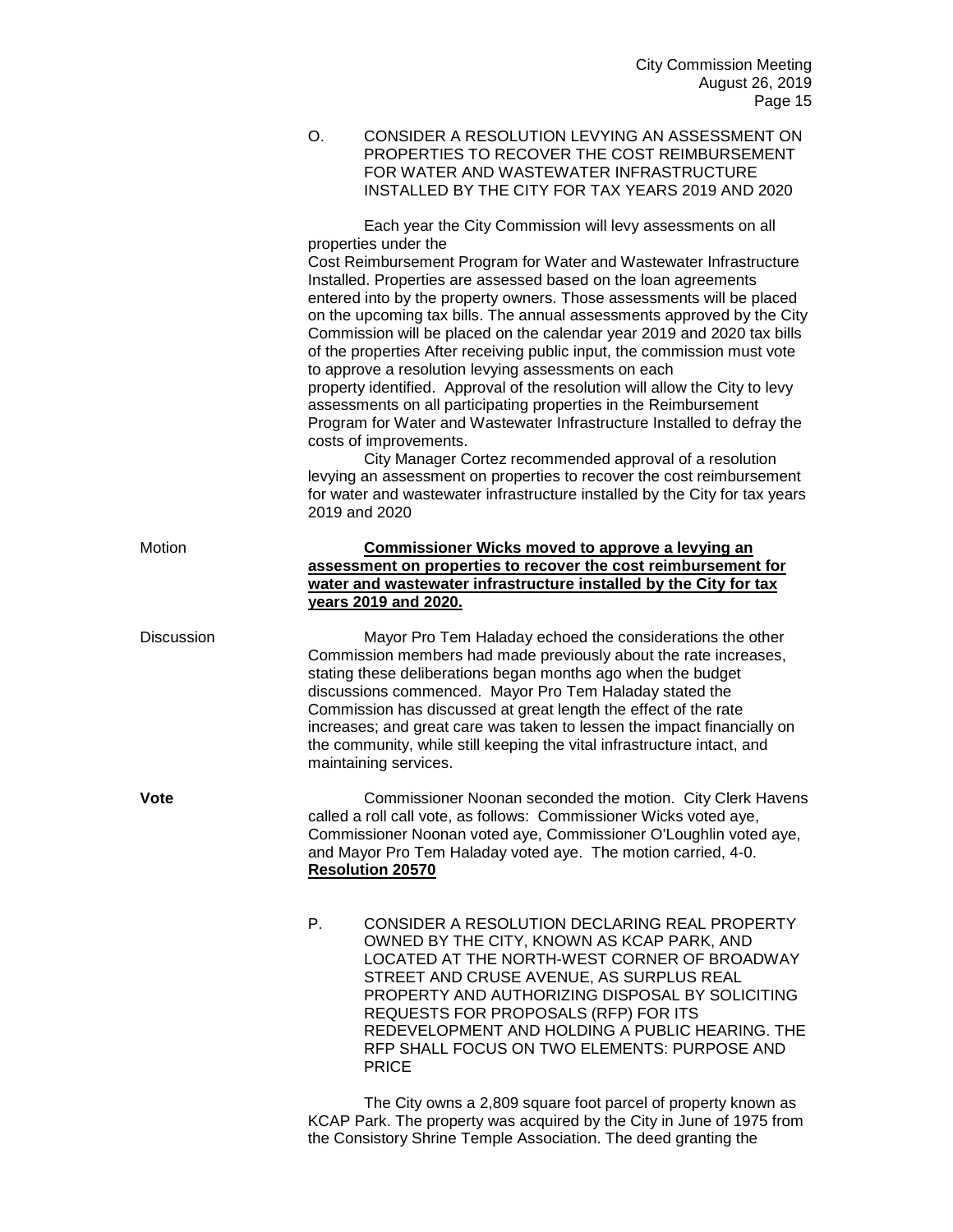property to the City did not contemplate any particular use for the property nor does it contain any deed restrictions associated with the property. Since that time the City's Parks and Recreation Department has maintained the property as open space.

The property was identified for surplus in 2014 because of its small size and limited current and future recreation potential. The Commission previously approved the disposal of KCAP Park by authorizing auction sale to the highest bidder on January 29, 2019. At auction on February 28, 2019 Firetower, LLC submitted the high bid of \$30,500. Subsequently on March 7, 2019 the City and Firetower, LLC entered into an Agreement to Sell and Purchase ("Agreement"). Closing was to occur within 60 days. The buyer was unable to timely complete closing and on June 25, 2019 the City notified the buyer's agent that the City would not complete the sale. Because Resolution 20508 authorized disposal of KCAP Park through auction, the City must recommence the disposal process as any other methodology has not been so authorized. This entails a resolution of intention, public notice and notice to property owners within three hundred feet, a legally noticed public hearing, and finally adoption of a resolution authorizing a new method of disposition.

The Commission must vote to declare the above-mentioned property as surplus real property, hold public hearing and authorize the disposal method. Based on previous Commission direction, City staff will solicit requests for proposal to identify the best re-use or purpose for the site and the highest possible price that the City may obtain for said property. The proposed City goals and criteria for the site included in the request for proposals are:

Downtown impact - The process will evaluate how the proponent maximizes the site's development potential in such a manner that it contributes to the vibrancy of the Downtown district with a well-designed development that brings people into the area.

Housing - If the proposal includes housing, the proponent will be asked to include mixed-income housing with at least 25 % of the proposed units affordable to houses at or below 120 % of Area Median Income Mixeduse. The process will also examine how the proponent maximizes retail/commercial space on the ground floor attracting unique retail or innovative purpose

Community benefit - The process will also evaluate creative offers of community benefits package and activities.

Capacity - The process will seek evidence of capacity or proven record for implementing similar projects in other like cities/settings.

## **SCHEDULE**

Issue/advertise Request for Proposal August 29, 2019 Scheduled walk through the property September 12, 2019 Last day for questions September 25, 2019 Proposals due by October 1, 2019 Review Committee Recommendation of Selection of Proposal Commission action on the recommendation **SELECTION** A committee consisting of a Helena BID representative, an MBAC representative, a property owner in the Downtown Urban Renewal District, member of the financial community, a design professional and a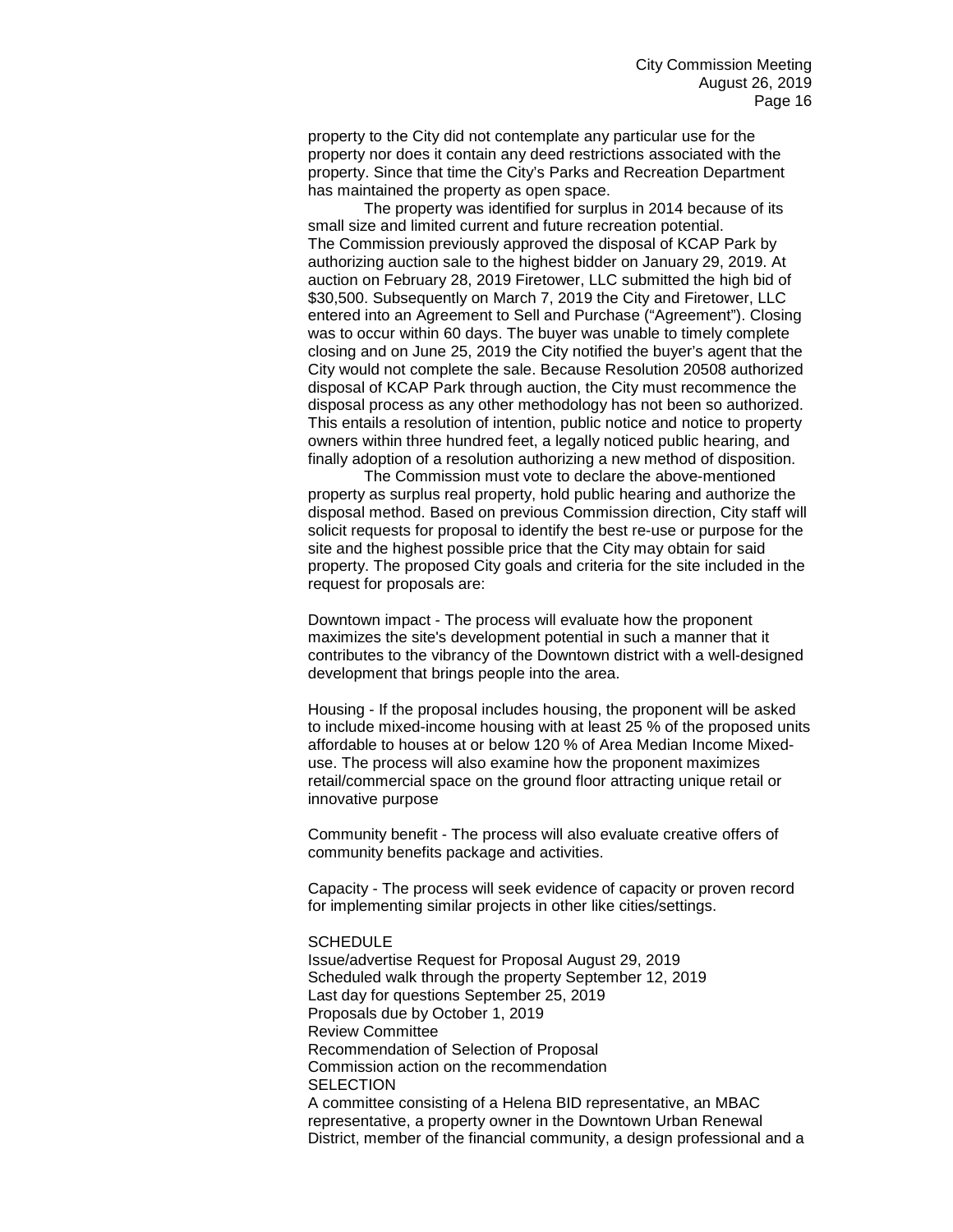|                         | representative from the Heritage Preservation and Tourism Council, a<br>member of the Helena City Commission and city staff will review all<br>qualified proposals.<br>The City Wishes to further achieve the goals established in the<br>Downtown Master Plan through the disposal of this property to an entity<br>with proven capacity. The City will save general fund dollars by not<br>maintaining, irrigating, and paying assessments on the parcel and selling<br>the property could improve the economic viability of that area. Using a<br>request for proposals method of disposition would give the City control<br>over the development of this property. Once the property is disposed, the<br>City no longer controls use. For this reason, the suggested RFP process<br>is the most effective tool to influence future use<br>Director Ponozzo recommended the resolution of declaring real<br>property owned by the City, known as KCAP Park, and located at the<br>north-west corner of Broadway Street and Cruse Avenue as surplus real<br>property and authorizing disposal by soliciting requests for proposals for<br>its redevelopment. |  |
|-------------------------|----------------------------------------------------------------------------------------------------------------------------------------------------------------------------------------------------------------------------------------------------------------------------------------------------------------------------------------------------------------------------------------------------------------------------------------------------------------------------------------------------------------------------------------------------------------------------------------------------------------------------------------------------------------------------------------------------------------------------------------------------------------------------------------------------------------------------------------------------------------------------------------------------------------------------------------------------------------------------------------------------------------------------------------------------------------------------------------------------------------------------------------------------------------|--|
| <b>Public Testimony</b> | Mayor Pro Tem Haladay the public portion of the hearing opened<br>and called for anyone wanting to address the commission.<br>Patrick Cassidy, owner of On Broadway Restaurant, stated his<br>interest in the property in order to benefit not only his business, but<br>commerce generally in the Downtown district.<br>There being no persons wanting to address the commission,<br>Mayor Pro Tem Haladay closed the public portion of the hearing.                                                                                                                                                                                                                                                                                                                                                                                                                                                                                                                                                                                                                                                                                                          |  |
| Motion                  | <b>Commissioner Noonan moved to the resolution of declaring</b><br>real property owned by the City, known as KCAP Park, and located<br>at the north-west corner of Broadway Street and Cruse Avenue as<br>surplus real property and authorizing disposal by soliciting<br>requests for proposals for its redevelopment. Commissioner Wicks<br>seconded the motion.                                                                                                                                                                                                                                                                                                                                                                                                                                                                                                                                                                                                                                                                                                                                                                                             |  |
| Discussion              | Commissioner Noonan stated he was pleased about the<br>property's second chance at a sale and stated this vote did not lessen<br>the Commission's commitment to Park space in the Downtown area.<br>Commissioner O'Loughlin stated support for the sale of this<br>property in order to continue efforts to pursue the goals stated in the<br>Downtown Master Plan. The Commissioner also echoed Commissioner<br>Noonan's statement on Park space. Commissioner O'Loughlin stated<br>she looked forward to the proposals which would be brought forth for the<br>property.                                                                                                                                                                                                                                                                                                                                                                                                                                                                                                                                                                                     |  |
| <b>Vote</b>             | City Clerk Havens called a roll call vote, as follows:<br>Commissioner Wicks voted aye, Commissioner Noonan voted aye,<br>Commissioner O'Loughlin voted aye, and Mayor Pro Tem Haladay voted<br>aye. The motion carried, 4-0. Resolution 20571                                                                                                                                                                                                                                                                                                                                                                                                                                                                                                                                                                                                                                                                                                                                                                                                                                                                                                                 |  |
|                         | CONSIDER FINAL PASSAGE OF ORDINANCE NO. 3264<br>Q.<br>UPDATING THE CITYS ORGANIZATIONAL STRUCTURE BY<br>AMENDING TITLE 2 CHAPTER 3 OF THE HELENA CITY<br>CODE.                                                                                                                                                                                                                                                                                                                                                                                                                                                                                                                                                                                                                                                                                                                                                                                                                                                                                                                                                                                                 |  |
| <b>Staff Report</b>     | City Manager Cortez reported the City's departments are listed in<br>Title 2, Chapter 3, of Helena City Code. The provisions of that chapter<br>have not been updated since 2001. The City Manager proposes to                                                                                                                                                                                                                                                                                                                                                                                                                                                                                                                                                                                                                                                                                                                                                                                                                                                                                                                                                 |  |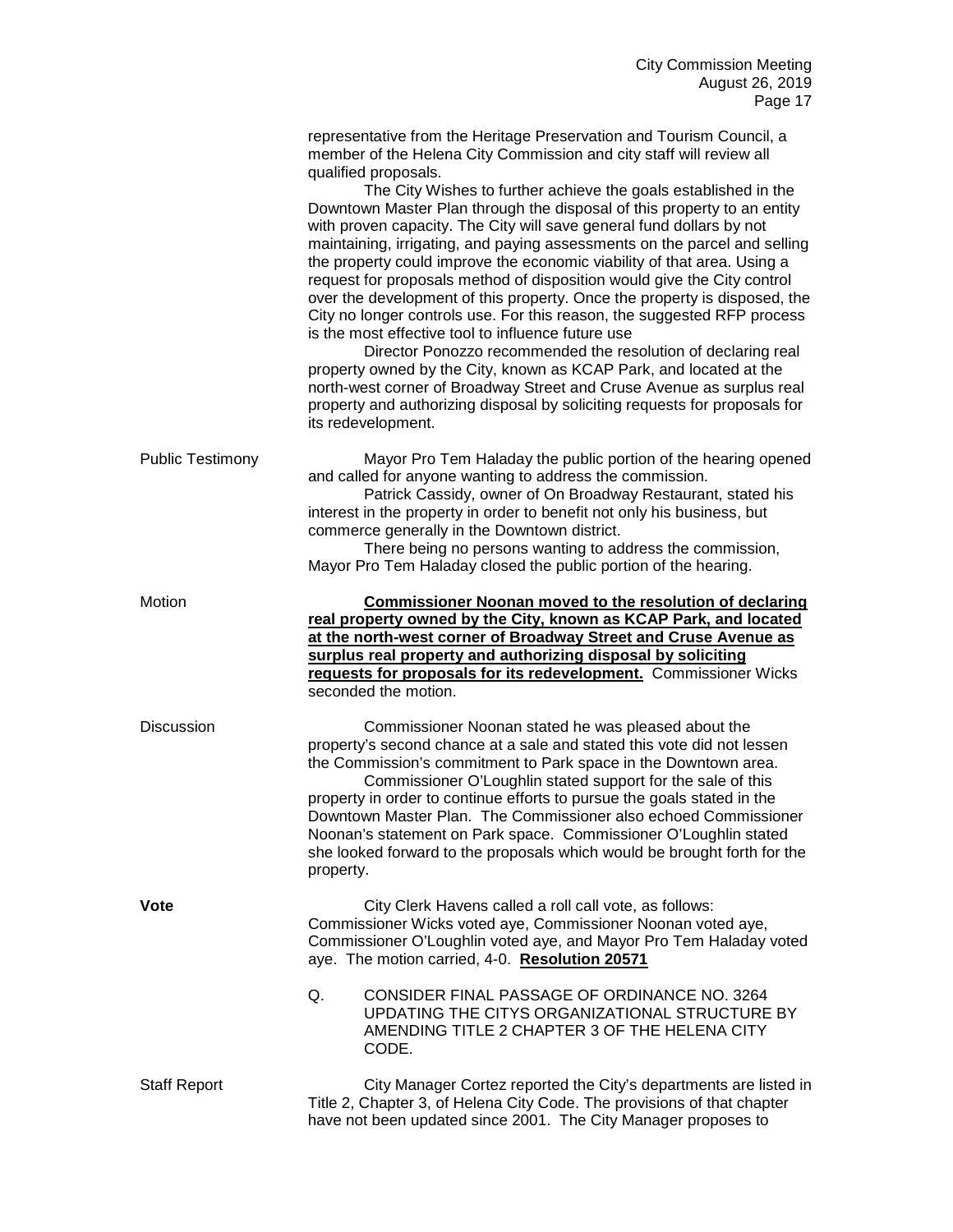|                         | update the City's organizational structure and department nomenclature<br>as follows:<br>1. The Administrative Services department will be renamed the Finance<br>department with the various activities performed by the department<br>broken out into separate divisions.<br>2. Open Lands will be added to the title of the Parks and Recreation<br>department to read Parks, Recreation and Open Lands department.<br>3. Civic Center operations division will move from the Community<br>Facilities department to the Parks, Recreation and Open Lands<br>department.<br>4. A new Transportation Systems department will be created.<br>5. The Transportation Systems department will be comprised of Streets,<br>Shop and Fleet Services, Transit, Parking, and Right-of-Way Code<br>Enforcement divisions.<br>6. The Public Works department is will be comprised of the City<br>Engineer, Solid Waste, Utility System Maintenance, Water Treatment,<br>and Wastewater Treatment divisions                                                                                                                                                                                                                                                                                                                                                                                                                                                                                                                                                                                                                                                                                                                                   |
|-------------------------|-------------------------------------------------------------------------------------------------------------------------------------------------------------------------------------------------------------------------------------------------------------------------------------------------------------------------------------------------------------------------------------------------------------------------------------------------------------------------------------------------------------------------------------------------------------------------------------------------------------------------------------------------------------------------------------------------------------------------------------------------------------------------------------------------------------------------------------------------------------------------------------------------------------------------------------------------------------------------------------------------------------------------------------------------------------------------------------------------------------------------------------------------------------------------------------------------------------------------------------------------------------------------------------------------------------------------------------------------------------------------------------------------------------------------------------------------------------------------------------------------------------------------------------------------------------------------------------------------------------------------------------------------------------------------------------------------------------------------------------|
|                         | The updated organizational structure will help streamline city<br>operations and create greater efficiencies with respect to provision of<br>services. Some costs need to be incurred to update city publications to<br>reflect the new organizational structure and nomenclature. Members of<br>the public may experience some confusion during the transition period<br>which will be mitigated with public information and outreach efforts.<br>City Manager Cortez recommended final passage of Ordinance<br>No. 3264 updating the City's organizational structure by amending Title 2<br>Chapter 3 of the Helena City Code.                                                                                                                                                                                                                                                                                                                                                                                                                                                                                                                                                                                                                                                                                                                                                                                                                                                                                                                                                                                                                                                                                                    |
| <b>Discussion</b>       | Commissioner Wicks asked for clarification on the City Attorney<br>Jodoin stated the City Manager has the ability to manage the staff and<br>organization of City Staff, except for the City Clerk's office                                                                                                                                                                                                                                                                                                                                                                                                                                                                                                                                                                                                                                                                                                                                                                                                                                                                                                                                                                                                                                                                                                                                                                                                                                                                                                                                                                                                                                                                                                                         |
| <b>Public Testimony</b> | Mayor Pro Tem Haladay the public portion of the hearing opened<br>and called for anyone wanting to address the commission.<br>Judy Kline, President of Civic Center Advisory Board, expressed<br>concerns of the Civic Center Board's comments being not being properly<br>considered by the City Commission and City Manager. Ms. Kline gave a<br>synopsis of the efforts of the Civic Center Board's in fundraising and the<br>improvements of building infrastructure itself. A brief statement was read<br>by Ms. Kline authored by board member Dr. Wilkerson.<br>Gery Carpenter, former Executive Director of the Community<br>Facilities Department, expressed concerns regarding the impacts of the<br>Organizational changes and the impacts on the proper management of<br>the Civic Center and its staff. Mr. Carpenter stated his worries over the<br>process surrounding the reorganization of the Civic Center and<br>Community Facilities. He further expressed concerns regarding the<br>possibility of privatization of the Civic Center. Mr. Carpenter asked the<br>Commission to create a more open process in any future changes made<br>which impact the Civic Center going forward.<br>Gary and Joy Navoda, producers of Stars on Stage, read a<br>prepared letter. Ms. Navoda stated careful consideration was taken and<br>counsel with multiple individuals and stakeholders in the community<br>before speaking publicly in this matter. Ms. Navoda asked the existing<br>staff of the Civic Center remain in the facility itself. Fundraising efforts<br>were discussed by the Ms. Navoda, stating other venues in the city were<br>researched, and there was no other venue available to meet the needs |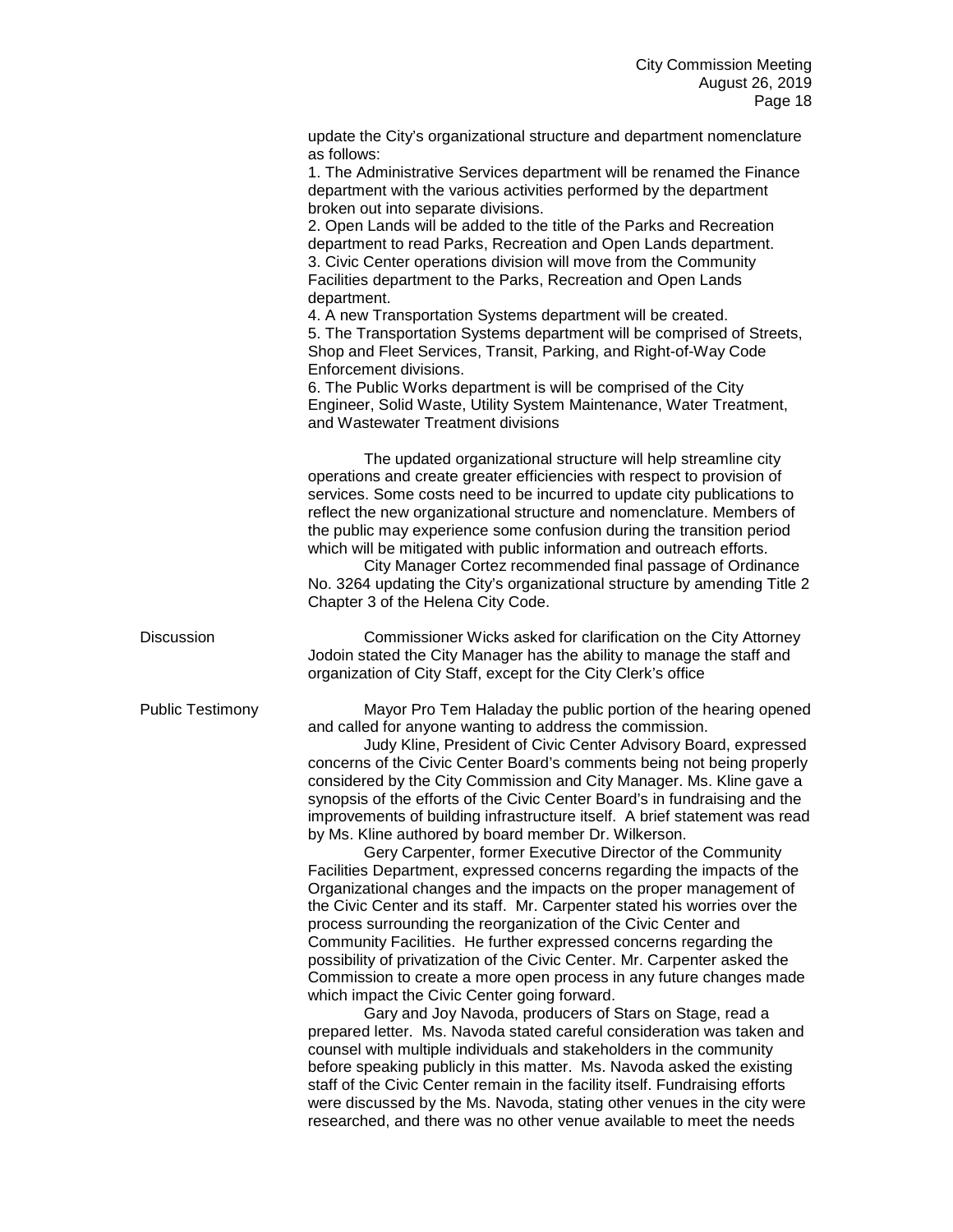of their production and urged the Commission to avoid considerations of privatization of the facility in the future.

Phyllis Lamping, spoke in opposition of the reorganization of the Civic Center.

Christi Delaney, volunteer at Civic Center, spoke in opposition of the reorganization of the Civic Center under Parks and Recreation, Open Lands Department.

Pat Keim, President of Helena Symphony and Chairperson of Helena Symphony spoke in favor of the reorganization of the Civic Center under Ordinance 3263. Mr. Keim introduced Maestro Scott of the Helena Symphony. Maestro Scott gave a brief history and synopsis of the Helena Symphony's affairs and the symphony's use of the Civic Center facility. Maestro Scott stated as the primary renter and user of the facility, he spoke in favor of the reorganization of the Civic Center under the Parks and Recreation, Open Lands Department and stated the past several months have been operating efficiently, while operating under the Park and Recreation Department. He looked forward to continuing this productive relationship with the new department.

Kevin Hamm, spoke in favor of the reorganization. He read a prepared letter, stating he felt the letter the Civic Center Board submitted was counterproductive to the discussion, and felt the Parks and Recreation Department was well suited to the management of the facility.

Commissioner Wicks asked permission to recall Maestro Scott for additional questions. Commissioner Wicks asked if the Civic Center Advisory Board had reached out to the Helena Symphony Board for collaborative efforts. Maestro Scott stated this had not happened in the past. Commissioner Wicks asked if the Helena Symphony Board had requested a collaborative effort of the Civic Center Board. Maestro Scott there were requests and they were met with resistance. Commissioner Wicks asked Maestro Scott if he was aware in his touring experience of any performing arts centers which were under the direction of a Parks and Recreation Department or the equivalent and were, they able to function efficiently. Maestro Scott stated he was aware of several examples of this type of organization and they all functioned efficiently and productively.

There being no other persons wanting to address the commission, Mayor Pro Tem Haladay closed the public portion of the hearing.

| Motion | Commissioner O'Loughlin moved to approve final passage             |
|--------|--------------------------------------------------------------------|
|        | of Ordinance No. 3264 updating the City's organizational structure |
|        | by amending Title 2 Chapter 3 of the Helena City Code.             |
|        | Commissioner Noonan seconded the motion.                           |

Discussion Commissioner O'Loughlin expressed a need for open lines of communication between all stakeholders who are concerned about the future of the Civic Center. Commissioner O'Loughlin thanked all those who participated in the discussions regarding the Civic Center, and appreciated that all parties involved cared about the future of the Civic Center.

> Commissioner Noonan stated he was concerned about the public commentary, which felt the Commission was not listening to the concerns of those in opposition of the reorganization of the Civic Center. The Commissioner stated he was listening to all the concerns, but still felt the best interests of the Civic Center would be served by the move of the Civic Center under the Parks and Recreation, Open Lands

|  | Motion |
|--|--------|
|  |        |
|  |        |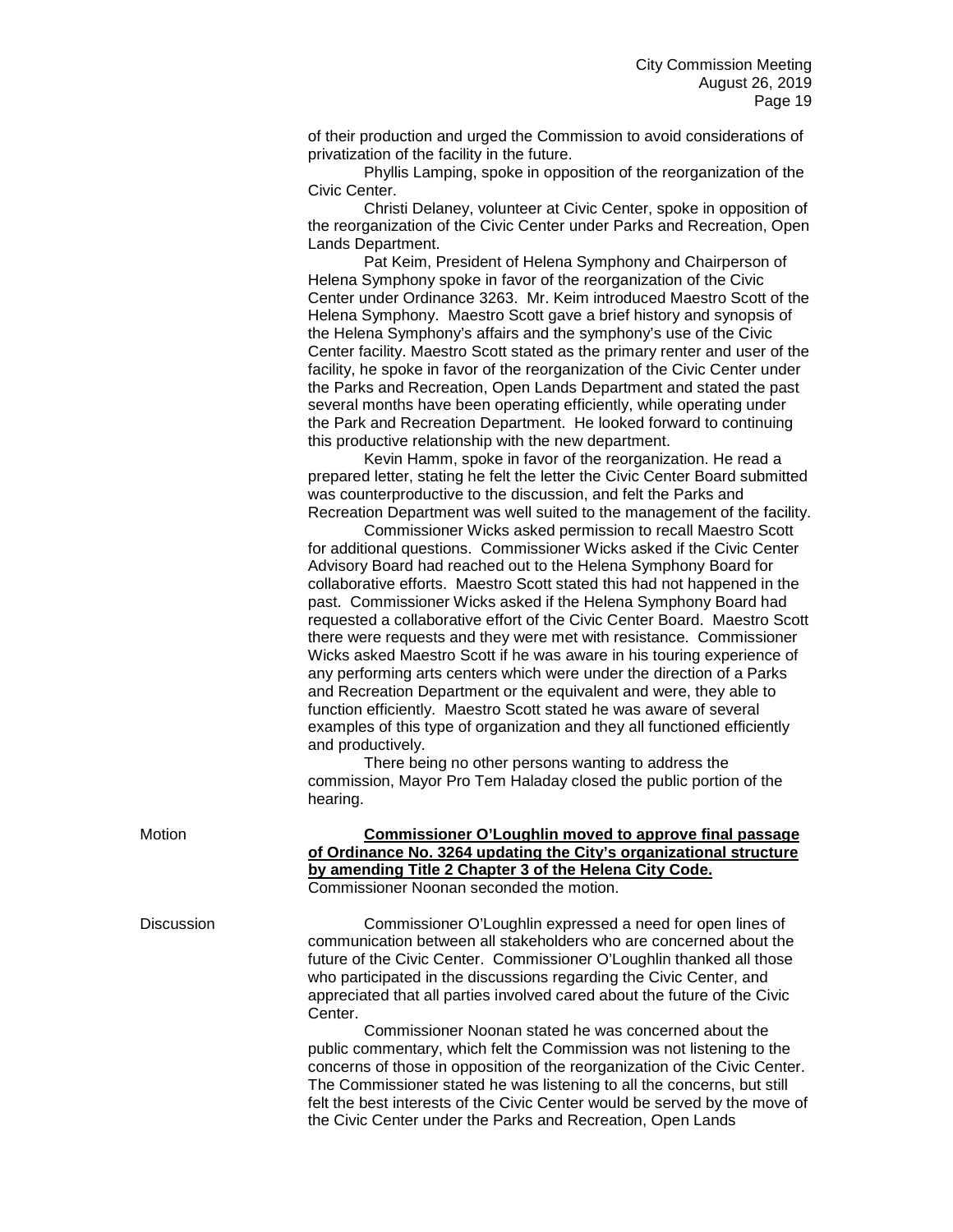Department. Commissioner Noonan stated the City still stood behind the Civic Center, and its future.

Commissioner Wicks expressed dismay over the communications from the Civic Center Board, and the Board members which were in opposition to the reorganization. Commissioner Wicks felt the conduct of the Board members was unbecoming of any representative of a City of Helena Board.

Mayor Pro Tem Haladay stated concerns over the language of the Civic Center Board members in opposition of the move of the Civic Center and was disappointed in this conduct and language.

**Vote** City Clerk Havens called a roll call vote, as follows: Commissioner Wicks voted aye, Commissioner Noonan voted aye, Commissioner O'Loughlin voted aye, and Mayor Pro Tem Haladay voted aye. The motion carried, 4-0. **Ordinance 3264**

> R. CONSIDER FINAL PASSAGE OF ORDINANCE NO. 3263 REQUIRING PAWNBROKERS TO REPORT STOLEN PROPERTY TO THE CHIEF OF POLICE AND TO REQUIRE PRESENTATION OF IDENTIFICATION VERIFYING A PERSONS AGE PRIOR TO ACCEPTING ITEMS FOR PAWN BY AMENDING TITLE 4 CHAPTER 2 OF THE HELENA CITY CODE.

Staff Report Deputy City Attorney Iryna O'Connor reported the City Commission adopted Ordinance 3253, on May 20, 2019, eliminating outdated and duplicative business regulations. The intent of that ordinance was to update the City's business regulations by updating and re-organizing the regulations contained in Title 4. During this process, two provisions from the old regulations, relating to pawnbrokers that were intended to remain, were inadvertently left out of Ordinance 3253. Those provisions relate to 1) requiring pawnbrokers to immediately report to the chief of police any item in pawnbroker's possession that is suspected to be stolen or lost; 2) that all persons wishing to pawn an item with a pawnbroker are required to present valid identification with age verification. Adopting the proposed ordinance amending Title 4 Chapter 2 of the Helena City Code to require pawnbrokers to report stolen property to the chief of police and to require presentation of identification verifying the person's age prior to accepting items for pawn, would not inherently change any Ordinance, and would simply be a correcting an inadvertent error in the adoption of the previous ordinance. City Attorney O'Connor recommended approval of final passage

of Ordinance No. 3263 requiring pawnbrokers to report stolen property to the chief of police and to require presentation of identification verifying a person's age prior to accepting items for pawn by amending Title 4 Chapter 2 of the Helena City Code.

Public Testimony Mayor Pro Tem Haladay declared the public portion of the hearing opened and called for anyone wanting to address the commission. There being no persons wanting to address the commission, Mayor Pro Tem Haladay closed the public portion of the hearing.

Motion **Commissioner O'Loughlin moved to approve final passage of Ordinance No. 3263 requiring pawnbrokers to report stolen property to the chief of police and to require presentation of identification verifying a person's age prior to accepting items for**